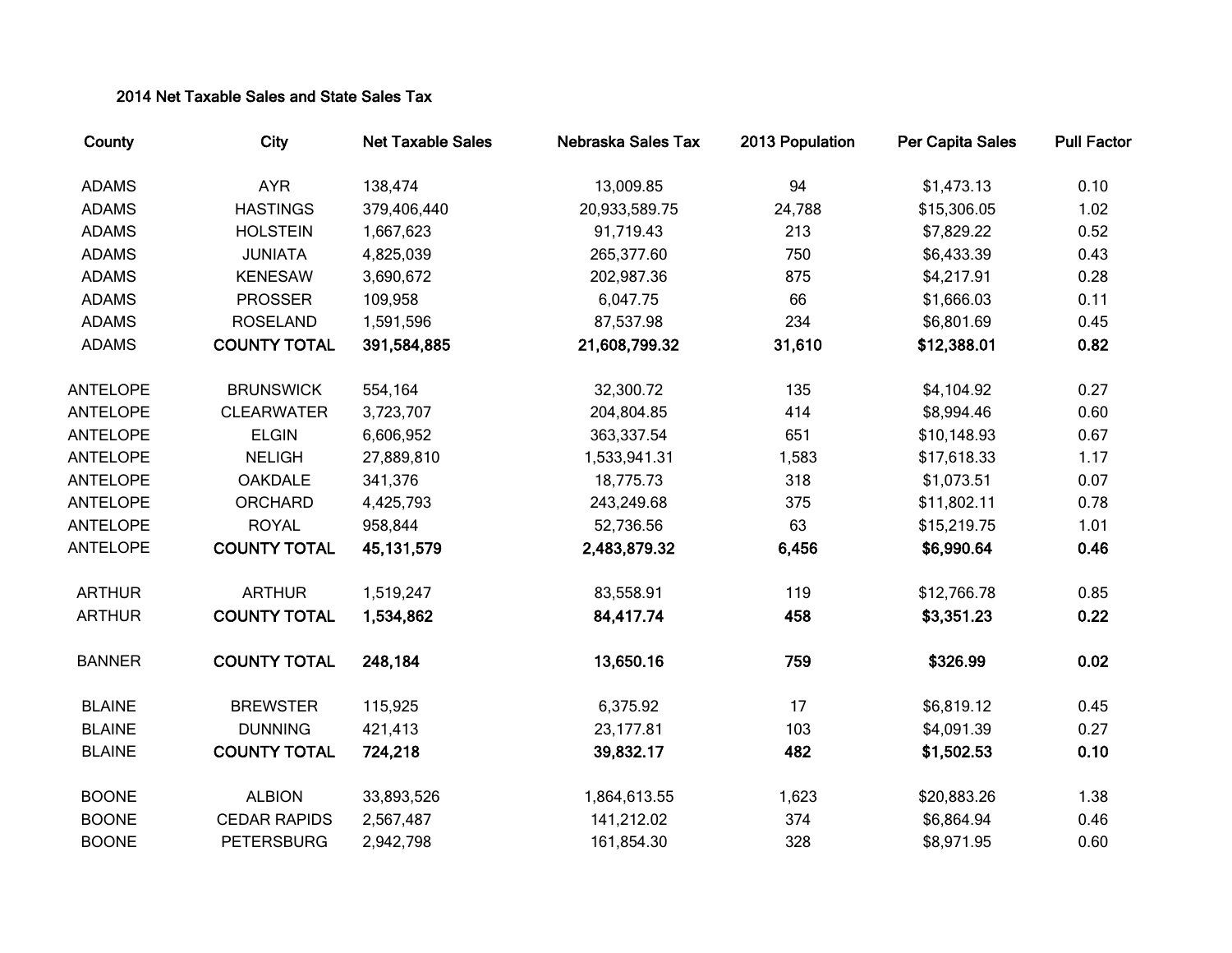| <b>BOONE</b>     | <b>PRIMROSE</b>     | 148,597     | 8,172.89        | 60     | \$2,476.62  | 0.16 |
|------------------|---------------------|-------------|-----------------|--------|-------------|------|
| <b>BOONE</b>     | <b>COUNTY TOTAL</b> | 57,586,760  | 3,168,935.77    | 5,388  | \$10,687.97 | 0.71 |
| <b>BOX BUTTE</b> | <b>ALLIANCE</b>     | 93,836,621  | 5, 161, 141. 98 | 8,548  | \$10,977.61 | 0.73 |
| <b>BOX BUTTE</b> | <b>HEMINGFORD</b>   | 6,997,536   | 384,865.20      | 808    | \$8,660.32  | 0.57 |
| <b>BOX BUTTE</b> | <b>COUNTY TOTAL</b> | 100,834,157 | 5,546,007.18    | 11,305 | \$8,919.43  | 0.59 |
| <b>BOYD</b>      | <b>BRISTOW</b>      | 545,650     | 30,010.91       | 65     | \$8,394.62  | 0.56 |
| <b>BOYD</b>      | <b>BUTTE</b>        | 1,901,456   | 104,580.53      | 323    | \$5,886.86  | 0.39 |
| <b>BOYD</b>      | <b>LYNCH</b>        | 2,860,168   | 157,309.56      | 242    | \$11,818.88 | 0.78 |
| <b>BOYD</b>      | <b>NAPER</b>        | 494,720     | 27,209.71       | 83     | \$5,960.48  | 0.40 |
| <b>BOYD</b>      | <b>SPENCER</b>      | 4,823,766   | 265,333.66      | 452    | \$10,672.05 | 0.71 |
| <b>BOYD</b>      | <b>COUNTY TOTAL</b> | 10,728,837  | 590,113.61      | 2,032  | \$5,279.94  | 0.35 |
| <b>BROWN</b>     | <b>AINSWORTH</b>    | 36,494,630  | 2,007,466.96    | 1,712  | \$21,316.96 | 1.41 |
| <b>BROWN</b>     | <b>JOHNSTOWN</b>    | 219,591     | 12,077.52       | 64     | \$3,431.11  | 0.23 |
| <b>BROWN</b>     | <b>LONG PINE</b>    | 1,954,734   | 124,386.48      | 305    | \$6,408.96  | 0.43 |
| <b>BROWN</b>     | <b>COUNTY TOTAL</b> | 38,668,955  | 2,143,930.96    | 2,926  | \$13,215.64 | 0.88 |
| <b>BUFFALO</b>   | <b>AMHERST</b>      | 1,113,829   | 61,260.77       | 252    | \$4,419.96  | 0.29 |
| <b>BUFFALO</b>   | <b>ELM CREEK</b>    | 9,915,956   | 545,378.39      | 913    | \$10,860.85 | 0.72 |
| <b>BUFFALO</b>   | <b>GIBBON</b>       | 12,303,925  | 727,807.71      | 1,856  | \$6,629.27  | 0.44 |
| <b>BUFFALO</b>   | <b>KEARNEY</b>      | 724,791,271 | 39,930,487.43   | 31,174 | \$23,249.86 | 1.54 |
| <b>BUFFALO</b>   | <b>MILLER</b>       | 219,226     | 12,057.58       | 137    | \$1,600.19  | 0.11 |
| <b>BUFFALO</b>   | PLEASANTON          | 3,142,394   | 174,292.06      | 346    | \$9,082.06  | 0.60 |
| <b>BUFFALO</b>   | <b>RAVENNA</b>      | 10,978,929  | 605,600.84      | 1,377  | \$7,973.08  | 0.53 |
| <b>BUFFALO</b>   | <b>RIVERDALE</b>    | 2,106,034   | 115,832.03      | 183    | \$11,508.38 | 0.76 |
| <b>BUFFALO</b>   | <b>SHELTON</b>      | 4,295,783   | 236,268.52      | 1,073  | \$4,003.53  | 0.27 |
| <b>BUFFALO</b>   | <b>COUNTY TOTAL</b> | 769,045,735 | 42,418,796.78   | 47,893 | \$16,057.58 | 1.06 |
| <b>BURT</b>      | <b>CRAIG</b>        | 186,292     | 10,246.07       | 197    | \$945.64    | 0.06 |
| <b>BURT</b>      | <b>DECATUR</b>      | 7,564,773   | 414,919.85      | 476    | \$15,892.38 | 1.05 |
| <b>BURT</b>      | <b>LYONS</b>        | 6,862,018   | 377,411.68      | 845    | \$8,120.73  | 0.54 |
| <b>BURT</b>      | <b>OAKLAND</b>      | 12,652,859  | 695,908.15      | 1,234  | \$10,253.53 | 0.68 |
|                  |                     |             |                 |        |             |      |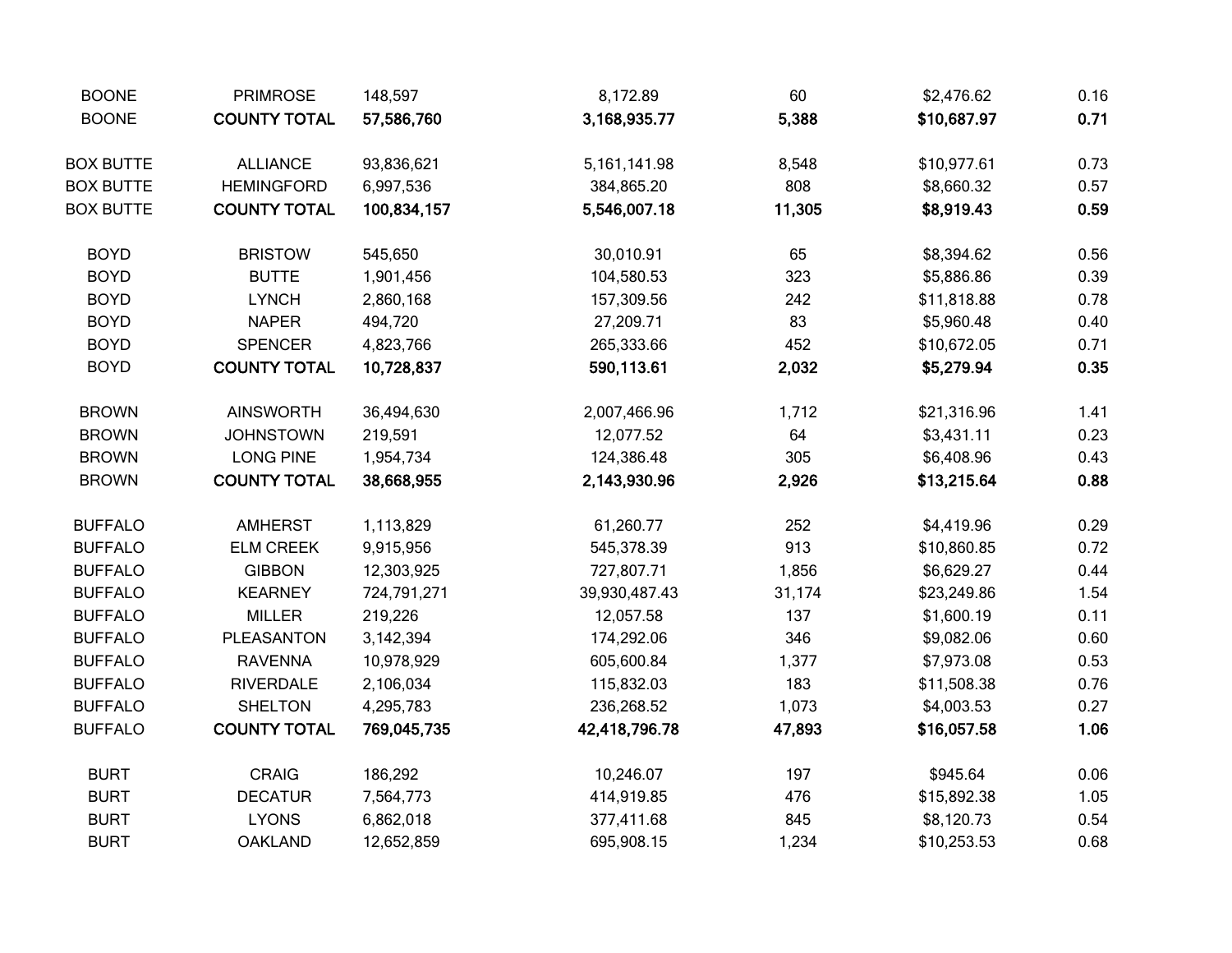| <b>BURT</b>   | <b>TEKAMAH</b>       | 18,821,571  | 1,040,010.68 | 1,722  | \$10,930.06 | 0.72 |
|---------------|----------------------|-------------|--------------|--------|-------------|------|
| <b>BURT</b>   | <b>COUNTY TOTAL</b>  | 46,087,513  | 2,538,496.43 | 6,574  | \$7,010.57  | 0.46 |
| <b>BUTLER</b> | <b>BELLWOOD</b>      | 1,792,955   | 98,612.97    | 429    | \$4,179.38  | 0.28 |
| <b>BUTLER</b> | <b>BRAINARD</b>      | 2,629,197   | 144,606.08   | 325    | \$8,089.84  | 0.54 |
| <b>BUTLER</b> | <b>BRUNO</b>         | 434,776     | 23,912.71    | 98     | \$4,436.49  | 0.29 |
| <b>BUTLER</b> | <b>DAVID CITY</b>    | 44,266,004  | 2,438,168.18 | 2,871  | \$15,418.32 | 1.02 |
| <b>BUTLER</b> | <b>DWIGHT</b>        | 744,454     | 40,945.14    | 200    | \$3,722.27  | 0.25 |
| <b>BUTLER</b> | <b>LINWOOD</b>       | 347,517     | 19,113.56    | 87     | \$3,994.45  | 0.26 |
| <b>BUTLER</b> | <b>RISING CITY</b>   | 1,493,856   | 87,745.43    | 368    | \$4,059.39  | 0.27 |
| <b>BUTLER</b> | <b>ULYSSES</b>       | 377,185     | 20,745.32    | 168    | \$2,245.15  | 0.15 |
| <b>BUTLER</b> | <b>COUNTY TOTAL</b>  | 53,277,740  | 2,939,398.36 | 8,312  | \$6,409.74  | 0.43 |
| CASS          | <b>ALVO</b>          | 570,083     | 31,354.64    | 132    | \$4,318.81  | 0.29 |
| CASS          | <b>AVOCA</b>         | 1,309,038   | 71,997.25    | 241    | \$5,431.69  | 0.36 |
| CASS          | <b>CEDAR CREEK</b>   | 287,711     | 15,824.14    | 389    | \$739.62    | 0.05 |
| CASS          | <b>EAGLE</b>         | 6,507,604   | 357,918.84   | 1,021  | \$6,373.76  | 0.42 |
| CASS          | <b>ELMWOOD</b>       | 4,432,693   | 243,798.70   | 632    | \$7,013.75  | 0.47 |
| CASS          | <b>GREENWOOD</b>     | 6,506,773   | 357,873.05   | 566    | \$11,496.07 | 0.76 |
| CASS          | <b>LOUISVILLE</b>    | 8,697,227   | 478,348.37   | 1,105  | \$7,870.79  | 0.52 |
| CASS          | <b>MURDOCK</b>       | 989,976     | 54,448.95    | 235    | \$4,212.66  | 0.28 |
| CASS          | <b>MURRAY</b>        | 2,121,006   | 116,655.58   | 462    | \$4,590.92  | 0.30 |
| CASS          | <b>NEHAWKA</b>       | 1,721,411   | 94,677.82    | 203    | \$8,479.86  | 0.56 |
| CASS          | PLATTSMOUTH          | 58,026,697  | 3,229,280.55 | 6,489  | \$8,942.32  | 0.59 |
| CASS          | <b>UNION</b>         | 1,456,501   | 80,107.79    | 232    | \$6,278.02  | 0.42 |
| CASS          | <b>WEEPING WATER</b> | 16,768,204  | 934,668.60   | 1,049  | \$15,984.94 | 1.06 |
| CASS          | <b>COUNTY TOTAL</b>  | 115,937,490 | 6,426,795.59 | 25,357 | \$4,572.21  | 0.30 |
| <b>CEDAR</b>  | <b>COLERIDGE</b>     | 1,314,573   | 72,301.79    | 467    | \$2,814.93  | 0.19 |
| CEDAR         | <b>FORDYCE</b>       | 4,087,093   | 224,790.33   | 138    | \$29,616.62 | 1.96 |
| <b>CEDAR</b>  | <b>HARTINGTON</b>    | 47,065,358  | 2,586,487.66 | 1,533  | \$30,701.47 | 2.04 |
| CEDAR         | <b>LAUREL</b>        | 9,110,822   | 504,176.20   | 951    | \$9,580.25  | 0.64 |
| CEDAR         | <b>RANDOLPH</b>      | 6,208,187   | 343,803.40   | 931    | \$6,668.30  | 0.44 |
| <b>CEDAR</b>  | <b>ST HELENA</b>     | 127,377     | 7,005.79     | 95     | \$1,340.81  | 0.09 |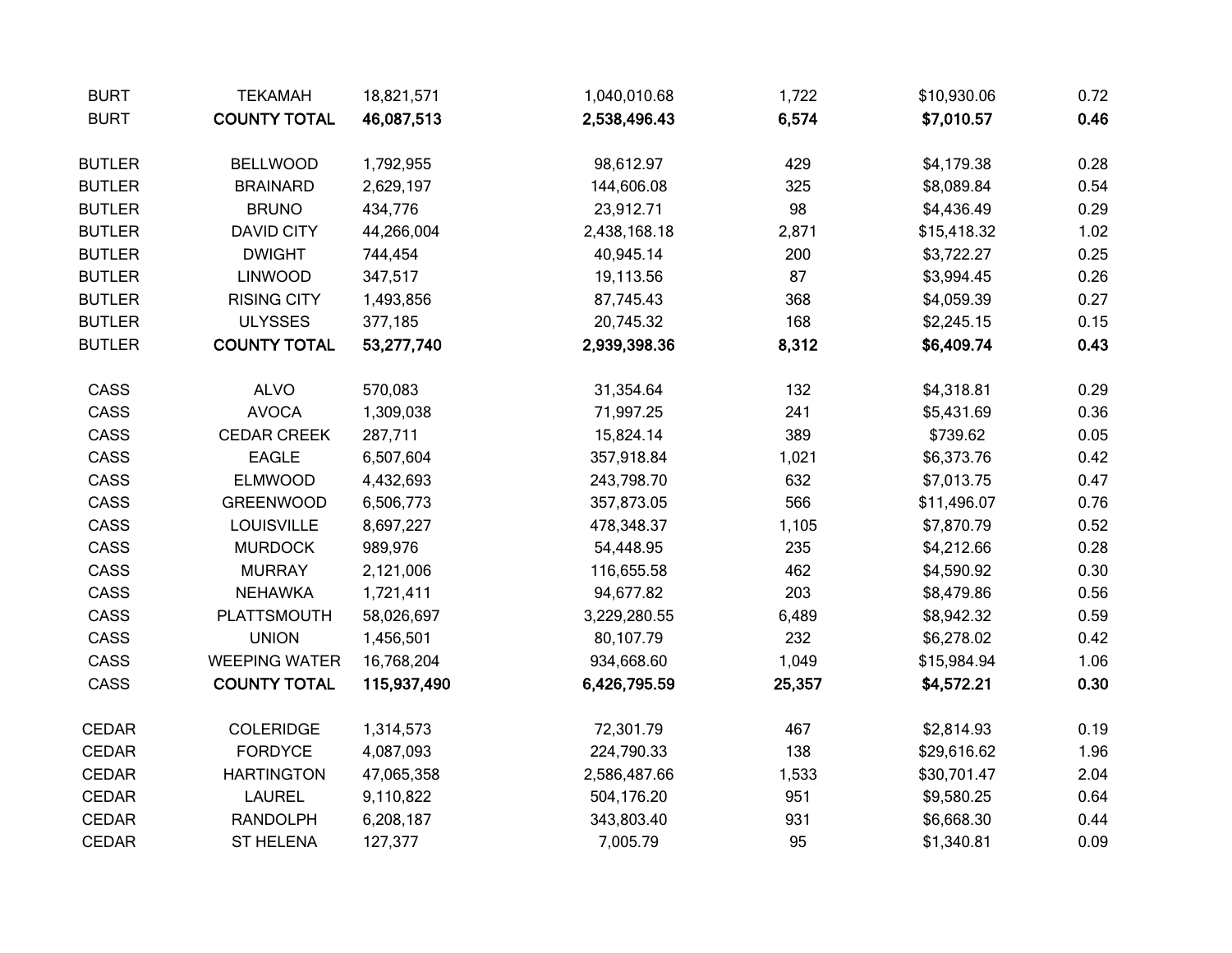| <b>CEDAR</b>    | <b>WYNOT</b>        | 721,939     | 41,574.54    | 163    | \$4,429.07  | 0.29 |
|-----------------|---------------------|-------------|--------------|--------|-------------|------|
| <b>CEDAR</b>    | <b>COUNTY TOTAL</b> | 73,062,052  | 4,024,048.54 | 8,711  | \$8,387.33  | 0.56 |
| <b>CHASE</b>    | <b>IMPERIAL</b>     | 45,142,405  | 2,485,716.14 | 2,095  | \$21,547.69 | 1.43 |
| <b>CHASE</b>    | <b>WAUNETA</b>      | 7,018,295   | 386,006.94   | 583    | \$12,038.24 | 0.80 |
| <b>CHASE</b>    | <b>COUNTY TOTAL</b> | 52,908,609  | 2,912,858.47 | 4,000  | \$13,227.15 | 0.88 |
| <b>CHERRY</b>   | <b>CODY</b>         | 1,163,362   | 63,985.32    | 155    | \$7,505.56  | 0.50 |
| <b>CHERRY</b>   | <b>KILGORE</b>      | 533,849     | 29,362.08    | 79     | \$6,757.58  | 0.45 |
| <b>CHERRY</b>   | <b>MERRIMAN</b>     | 633,038     | 34,817.18    | 128    | \$4,945.61  | 0.33 |
| <b>CHERRY</b>   | VALENTINE           | 68,638,690  | 3,774,510.10 | 2,760  | \$24,869.09 | 1.65 |
| <b>CHERRY</b>   | <b>COUNTY TOTAL</b> | 71,610,401  | 3,937,955.40 | 5,788  | \$12,372.22 | 0.82 |
| <b>CHEYENNE</b> | <b>DALTON</b>       | 425,553     | 23,405.57    | 315    | \$1,350.96  | 0.09 |
| <b>CHEYENNE</b> | <b>GURLEY</b>       | 279,887     | 15,393.91    | 214    | \$1,307.88  | 0.09 |
| <b>CHEYENNE</b> | <b>LODGEPOLE</b>    | 779,108     | 42,851.15    | 318    | \$2,450.03  | 0.16 |
| <b>CHEYENNE</b> | <b>POTTER</b>       | 1,232,125   | 67,767.10    | 337    | \$3,656.16  | 0.24 |
| <b>CHEYENNE</b> | <b>SIDNEY</b>       | 151,750,573 | 8,338,251.10 | 6,742  | \$22,508.24 | 1.49 |
| <b>CHEYENNE</b> | <b>COUNTY TOTAL</b> | 154,467,246 | 8,487,668.83 | 10,091 | \$15,307.43 | 1.02 |
| <b>CLAY</b>     | <b>CLAY CENTER</b>  | 2,105,675   | 115,812.50   | 752    | \$2,800.10  | 0.19 |
| <b>CLAY</b>     | <b>DEWEESE</b>      | 606,666     | 33,366.77    | 67     | \$9,054.72  | 0.60 |
| <b>CLAY</b>     | <b>EDGAR</b>        | 4,219,191   | 232,056.04   | 493    | \$8,558.20  | 0.57 |
| <b>CLAY</b>     | <b>FAIRFIELD</b>    | 3,918,275   | 215,505.46   | 384    | \$10,203.84 | 0.68 |
| <b>CLAY</b>     | <b>GLENVIL</b>      | 490,650     | 26,985.91    | 307    | \$1,598.21  | 0.11 |
| <b>CLAY</b>     | <b>HARVARD</b>      | 1,057,829   | 58,180.78    | 1,004  | \$1,053.61  | 0.07 |
| <b>CLAY</b>     | <b>ONG</b>          | 85,726      | 4,714.97     | 63     | \$1,360.73  | 0.09 |
| <b>CLAY</b>     | <b>SUTTON</b>       | 16,791,933  | 923,563.94   | 1,488  | \$11,284.90 | 0.75 |
| <b>CLAY</b>     | <b>TRUMBULL</b>     | 100,266     | 5,514.71     | 202    | \$496.37    | 0.03 |
| <b>CLAY</b>     | <b>COUNTY TOTAL</b> | 30,330,711  | 1,668,198.70 | 6,392  | \$4,745.10  | 0.31 |
| <b>COLFAX</b>   | <b>CLARKSON</b>     | 8,616,183   | 473,890.66   | 663    | \$12,995.75 | 0.86 |
| <b>COLFAX</b>   | <b>HOWELLS</b>      | 4,365,372   | 240,095.90   | 565    | \$7,726.32  | 0.51 |
| <b>COLFAX</b>   | LEIGH               | 3,311,760   | 182,927.11   | 410    | \$8,077.46  | 0.54 |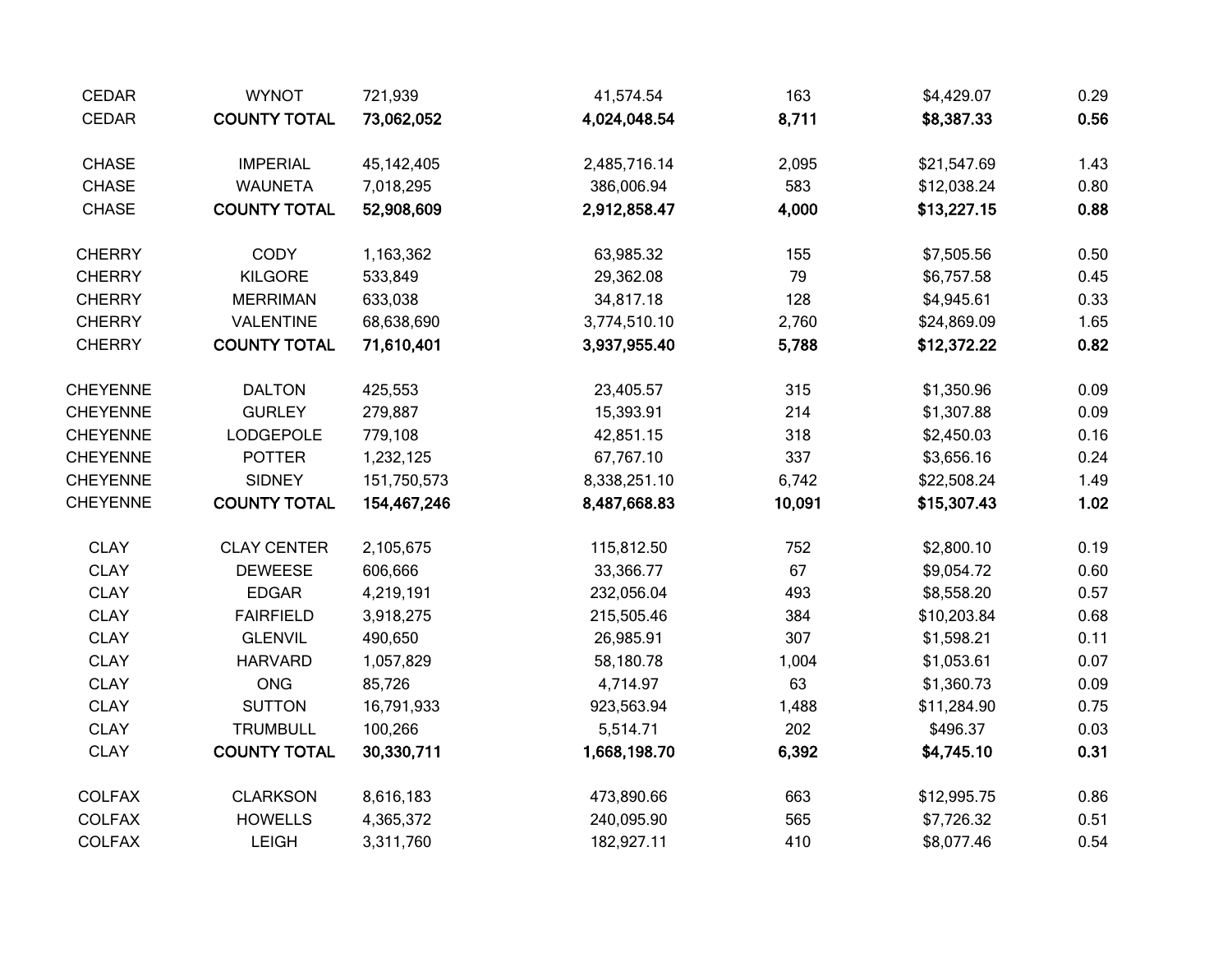| <b>COLFAX</b> | <b>ROGERS</b>       | 85,047      | 4,677.59     | 96     | \$885.91    | 0.06 |
|---------------|---------------------|-------------|--------------|--------|-------------|------|
| <b>COLFAX</b> | <b>SCHUYLER</b>     | 35,790,187  | 1,968,896.35 | 6,269  | \$5,709.07  | 0.38 |
| <b>COLFAX</b> | <b>COUNTY TOTAL</b> | 53,027,477  | 2,917,728.76 | 10,425 | \$5,086.57  | 0.34 |
| <b>CUMING</b> | <b>BANCROFT</b>     | 5,013,286   | 275,731.23   | 497    | \$10,087.09 | 0.67 |
| <b>CUMING</b> | <b>BEEMER</b>       | 5,070,225   | 278,863.05   | 681    | \$7,445.26  | 0.49 |
| <b>CUMING</b> | <b>WEST POINT</b>   | 55,011,163  | 3,041,341.12 | 3,379  | \$16,280.31 | 1.08 |
| <b>CUMING</b> | <b>WISNER</b>       | 11,496,164  | 632,290.21   | 1,175  | \$9,783.97  | 0.65 |
| <b>CUMING</b> | <b>COUNTY TOTAL</b> | 76,607,905  | 4,229,164.32 | 8,996  | \$8,515.77  | 0.56 |
| <b>CUSTER</b> | ANSELMO             | 891,871     | 49,053.11    | 145    | \$6,150.83  | 0.41 |
| <b>CUSTER</b> | <b>ANSLEY</b>       | 3,080,972   | 169,454.11   | 440    | \$7,002.21  | 0.46 |
| <b>CUSTER</b> | <b>ARNOLD</b>       | 4,634,064   | 254,874.21   | 594    | \$7,801.45  | 0.52 |
| <b>CUSTER</b> | <b>BERWYN</b>       | 747,961     | 41,138.03    | 83     | \$9,011.58  | 0.60 |
| <b>CUSTER</b> | <b>BROKEN BOW</b>   | 86,741,977  | 4,697,082.44 | 3,546  | \$24,461.92 | 1.62 |
| <b>CUSTER</b> | CALLAWAY            | 3,686,941   | 202,782.17   | 538    | \$6,853.05  | 0.45 |
| <b>CUSTER</b> | <b>COMSTOCK</b>     | 191,953     | 10,557.51    | 93     | \$2,064.01  | 0.14 |
| <b>CUSTER</b> | <b>MASON CITY</b>   | 328,522     | 18,068.85    | 170    | \$1,932.48  | 0.13 |
| <b>CUSTER</b> | <b>MERNA</b>        | 2,887,609   | 166,057.57   | 362    | \$7,976.82  | 0.53 |
| <b>CUSTER</b> | <b>OCONTO</b>       | 772,946     | 42,512.13    | 150    | \$5,152.97  | 0.34 |
| <b>CUSTER</b> | SARGENT             | 3,959,554   | 217,776.09   | 522    | \$7,585.35  | 0.50 |
| <b>CUSTER</b> | <b>COUNTY TOTAL</b> | 108,634,566 | 5,908,417.10 | 10,792 | \$10,066.21 | 0.67 |
| <b>DAKOTA</b> | <b>DAKOTA CITY</b>  | 4,519,756   | 397,419.58   | 1,912  | \$2,363.89  | 0.16 |
| <b>DAKOTA</b> | <b>EMERSON</b>      | 2,365,777   | 130,158.04   | 839    | \$2,819.76  | 0.19 |
| <b>DAKOTA</b> | <b>HOMER</b>        | 2,255,140   | 124,032.93   | 545    | \$4,137.87  | 0.27 |
| <b>DAKOTA</b> | <b>HUBBARD</b>      | 905,457     | 49,800.28    | 235    | \$3,853.01  | 0.26 |
| <b>DAKOTA</b> | <b>JACKSON</b>      | 5,702,620   | 313,644.52   | 223    | \$25,572.29 | 1.70 |
| <b>DAKOTA</b> | S SIOUX CITY        | 137,828,190 | 7,581,130.92 | 13,293 | \$10,368.48 | 0.69 |
| <b>DAKOTA</b> | <b>COUNTY TOTAL</b> | 153,605,137 | 8,597,737.12 | 20,947 | \$7,333.04  | 0.49 |
| <b>DAWES</b>  | <b>CHADRON</b>      | 84,646,128  | 4,660,460.64 | 5,860  | \$14,444.73 | 0.96 |
| <b>DAWES</b>  | <b>CRAWFORD</b>     | 8,123,263   | 446,780.53   | 998    | \$8,139.54  | 0.54 |
| <b>DAWES</b>  | <b>COUNTY TOTAL</b> | 93,080,294  | 5,124,340.99 | 9,088  | \$10,242.11 | 0.68 |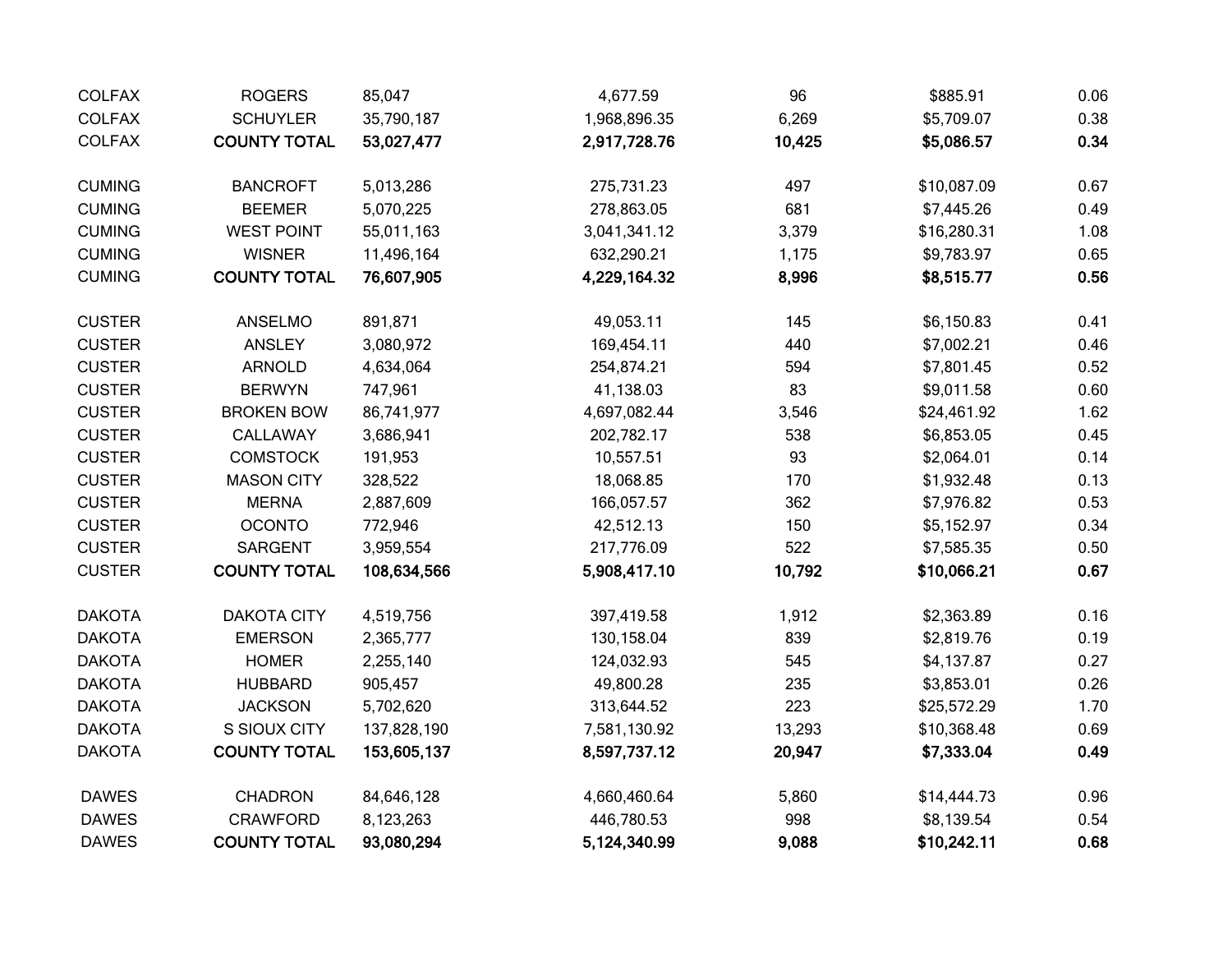| <b>DAWSON</b>  | COZAD               | 51,877,115    | 2,857,304.82   | 3,986   | \$13,014.83 | 0.86 |
|----------------|---------------------|---------------|----------------|---------|-------------|------|
| <b>DAWSON</b>  | <b>FARNAM</b>       | 985,049       | 54,177.94      | 172     | \$5,727.03  | 0.38 |
| <b>DAWSON</b>  | <b>GOTHENBURG</b>   | 46,843,289    | 2,573,528.09   | 3,583   | \$13,073.76 | 0.87 |
| <b>DAWSON</b>  | <b>LEXINGTON</b>    | 153,687,012   | 8,424,521.11   | 10,257  | \$14,983.62 | 0.99 |
| <b>DAWSON</b>  | <b>OVERTON</b>      | 4,124,195     | 226,831.59     | 596     | \$6,919.79  | 0.46 |
| <b>DAWSON</b>  | <b>SUMNER</b>       | 1,908,700     | 104,978.67     | 237     | \$8,053.59  | 0.53 |
| <b>DAWSON</b>  | <b>COUNTY TOTAL</b> | 261,368,154   | 14,348,196.14  | 24,207  | \$10,797.21 | 0.72 |
| <b>DEUEL</b>   | <b>BIG SPRINGS</b>  | 9,730,776     | 535,193.08     | 409     | \$23,791.63 | 1.58 |
| <b>DEUEL</b>   | <b>CHAPPELL</b>     | 6,195,513     | 340,753.93     | 949     | \$6,528.46  | 0.43 |
| <b>DEUEL</b>   | <b>COUNTY TOTAL</b> | 15,926,289    | 875,947.01     | 1,937   | \$8,222.14  | 0.55 |
| <b>DIXON</b>   | <b>ALLEN</b>        | 850,454       | 46,775.11      | 376     | \$2,261.85  | 0.15 |
| <b>DIXON</b>   | CONCORD             | 233,800       | 12,859.12      | 166     | \$1,408.43  | 0.09 |
| <b>DIXON</b>   | <b>DIXON</b>        | 136,178       | 7,489.88       | 87      | \$1,565.26  | 0.10 |
| <b>DIXON</b>   | <b>NEWCASTLE</b>    | 669,061       | 36,798.55      | 324     | \$2,065.00  | 0.14 |
| <b>DIXON</b>   | <b>PONCA</b>        | 4,288,638     | 235,875.56     | 960     | \$4,467.33  | 0.30 |
| <b>DIXON</b>   | <b>WAKEFIELD</b>    | 5,438,782     | 299,133.60     | 1,444   | \$3,766.47  | 0.25 |
| <b>DIXON</b>   | <b>COUNTY TOTAL</b> | 12,536,252    | 689,495.60     | 5,851   | \$2,142.58  | 0.14 |
| <b>DODGE</b>   | <b>AMES</b>         | 333,155       | 18,323.62      | 36,773  | \$9.06      | 0.00 |
| <b>DODGE</b>   | <b>DODGE</b>        | 2,971,298     | 164,691.14     | 613     | \$4,847.14  | 0.32 |
| <b>DODGE</b>   | <b>FREMONT</b>      | 422,950,537   | 23,270,629.63  | 26,456  | \$15,986.94 | 1.06 |
| <b>DODGE</b>   | <b>HOOPER</b>       | 5,480,455     | 301,425.71     | 833     | \$6,579.18  | 0.44 |
| <b>DODGE</b>   | <b>NICKERSON</b>    | 1,051,852     | 57,852.00      | 371     | \$2,835.18  | 0.19 |
| <b>DODGE</b>   | NORTH BEND          | 10,575,880    | 584,342.09     | 1,179   | \$8,970.21  | 0.59 |
| <b>DODGE</b>   | <b>SCRIBNER</b>     | 6,044,807     | 332,465.06     | 859     | \$7,037.03  | 0.47 |
| <b>DODGE</b>   | <b>SNYDER</b>       | 3,634,222     | 199,882.67     | 299     | \$12,154.59 | 0.81 |
| <b>DODGE</b>   | <b>UEHLING</b>      | 713,735       | 39,255.96      | 231     | \$3,089.76  | 0.20 |
| <b>DODGE</b>   | <b>COUNTY TOTAL</b> | 453,926,085   | 24,978,225.87  | 36,515  | \$12,431.22 | 0.82 |
| <b>DOUGLAS</b> | <b>BENNINGTON</b>   | 10,483,879    | 579,932.81     | 1,481   | \$7,078.92  | 0.47 |
| <b>DOUGLAS</b> | <b>OMAHA</b>        | 8,757,888,213 | 484,637,252.54 | 415,068 | \$21,099.89 | 1.40 |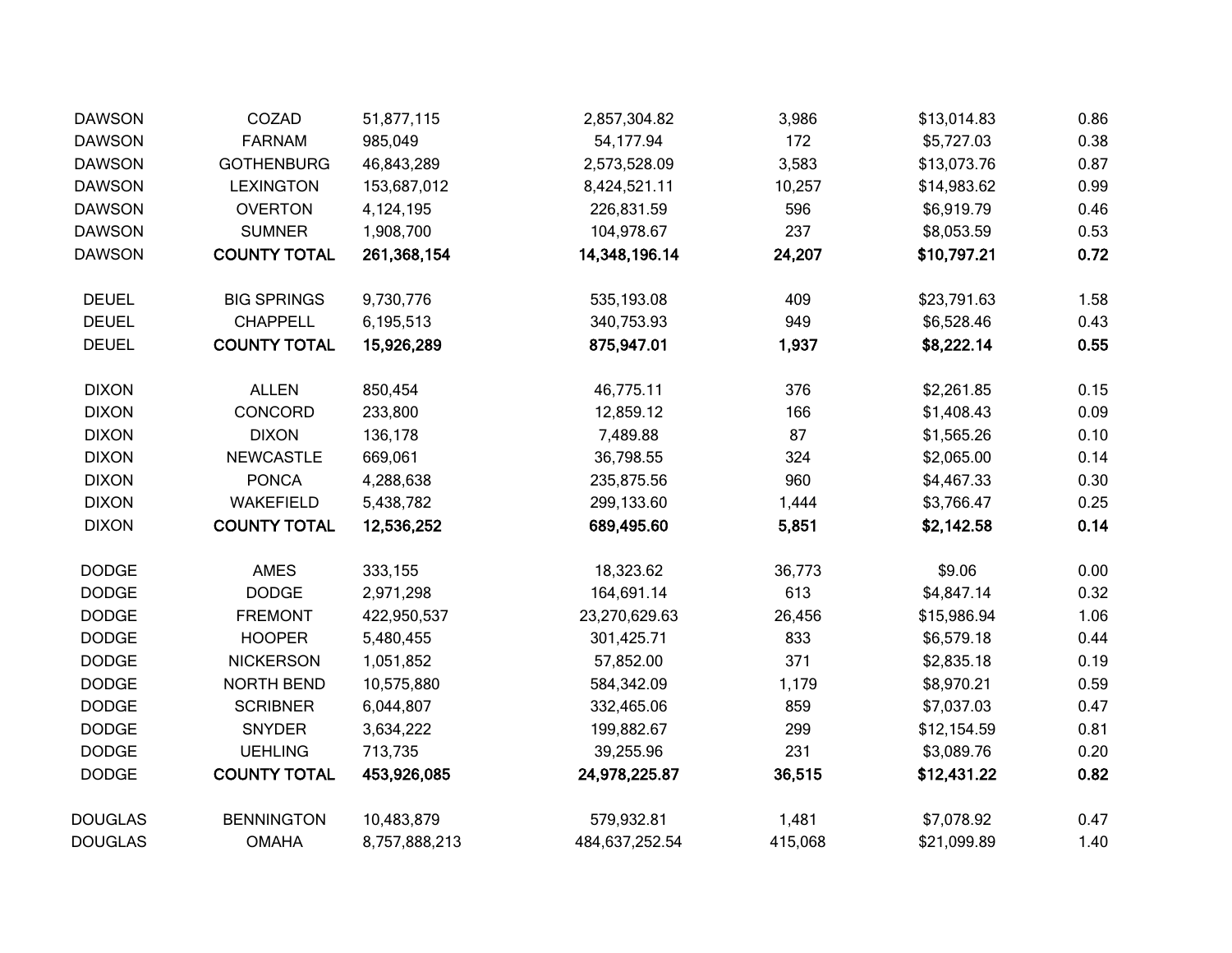| <b>DOUGLAS</b>  | <b>RALSTON</b>      | 57,460,046    | 3,160,292.98   | 6,035   | \$9,521.13  | 0.63 |
|-----------------|---------------------|---------------|----------------|---------|-------------|------|
| <b>DOUGLAS</b>  | VALLEY              | 15,797,628    | 871,785.47     | 1,902   | \$8,305.80  | 0.55 |
| <b>DOUGLAS</b>  | <b>WATERLOO</b>     | 17,623,443    | 973,987.39     | 860     | \$20,492.38 | 1.36 |
| <b>DOUGLAS</b>  | <b>COUNTY TOTAL</b> | 8,897,828,252 | 492,343,298.79 | 537,256 | \$16,561.62 | 1.10 |
| <b>DUNDY</b>    | <b>BENKELMAN</b>    | 11,741,657    | 645,792.23     | 938     | \$12,517.76 | 0.83 |
| <b>DUNDY</b>    | <b>COUNTY TOTAL</b> | 12,388,865    | 681,388.74     | 1,981   | \$6,253.84  | 0.41 |
| <b>FILLMORE</b> | <b>EXETER</b>       | 4,756,352     | 261,599.82     | 588     | \$8,089.03  | 0.54 |
| <b>FILLMORE</b> | <b>FAIRMONT</b>     | 2,979,046     | 179,687.87     | 558     | \$5,338.79  | 0.35 |
| <b>FILLMORE</b> | <b>GENEVA</b>       | 30,515,670    | 1,678,363.89   | 2,207   | \$13,826.76 | 0.92 |
| <b>FILLMORE</b> | <b>GRAFTON</b>      | 557,480       | 30,661.56      | 125     | \$4,459.84  | 0.30 |
| <b>FILLMORE</b> | <b>MILLIGAN</b>     | 1,708,146     | 93,948.36      | 284     | \$6,014.60  | 0.40 |
| <b>FILLMORE</b> | <b>OHIOWA</b>       | 321,905       | 17,704.89      | 114     | \$2,823.73  | 0.19 |
| <b>FILLMORE</b> | <b>SHICKLEY</b>     | 9,257,633     | 509,170.22     | 340     | \$27,228.33 | 1.81 |
| <b>FILLMORE</b> | <b>COUNTY TOTAL</b> | 50,444,585    | 2,790,296.06   | 5,698   | \$8,853.03  | 0.59 |
| <b>FRANKLIN</b> | <b>CAMPBELL</b>     | 1,280,493     | 72,117.35      | 346     | \$3,700.85  | 0.25 |
| <b>FRANKLIN</b> | <b>FRANKLIN</b>     | 9,651,054     | 530,808.79     | 994     | \$9,709.31  | 0.64 |
| <b>FRANKLIN</b> | <b>HILDRETH</b>     | 1,343,750     | 73,906.42      | 374     | \$3,592.91  | 0.24 |
| <b>FRANKLIN</b> | <b>UPLAND</b>       | 640,100       | 35,205.56      | 142     | \$4,507.75  | 0.30 |
| <b>FRANKLIN</b> | <b>COUNTY TOTAL</b> | 13,341,345    | 736,025.40     | 3,085   | \$4,324.59  | 0.29 |
| <b>FRONTIER</b> | <b>CURTIS</b>       | 5,484,482     | 301,647.36     | 928     | \$5,910.00  | 0.39 |
| <b>FRONTIER</b> | <b>EUSTIS</b>       | 3,390,512     | 186,478.56     | 397     | \$8,540.33  | 0.57 |
| <b>FRONTIER</b> | MAYWOOD             | 1,686,346     | 92,749.27      | 258     | \$6,536.22  | 0.43 |
| <b>FRONTIER</b> | <b>COUNTY TOTAL</b> | 10,862,702    | 597,450.37     | 2,709   | \$4,009.86  | 0.27 |
| <b>FURNAS</b>   | <b>ARAPAHOE</b>     | 11,473,847    | 631,062.43     | 1,023   | \$11,215.88 | 0.74 |
| <b>FURNAS</b>   | <b>BEAVER CITY</b>  | 1,907,627     | 104,919.80     | 606     | \$3,147.90  | 0.21 |
| <b>FURNAS</b>   | <b>CAMBRIDGE</b>    | 15,322,444    | 842,735.51     | 1,060   | \$14,455.14 | 0.96 |
| <b>FURNAS</b>   | <b>EDISON</b>       | 1,571,015     | 86,406.01      | 133     | \$11,812.14 | 0.78 |
| <b>FURNAS</b>   | <b>HOLBROOK</b>     | 962,744       | 52,951.12      | 207     | \$4,650.94  | 0.31 |
| <b>FURNAS</b>   | <b>OXFORD</b>       | 3,776,783     | 207,935.69     | 774     | \$4,879.56  | 0.32 |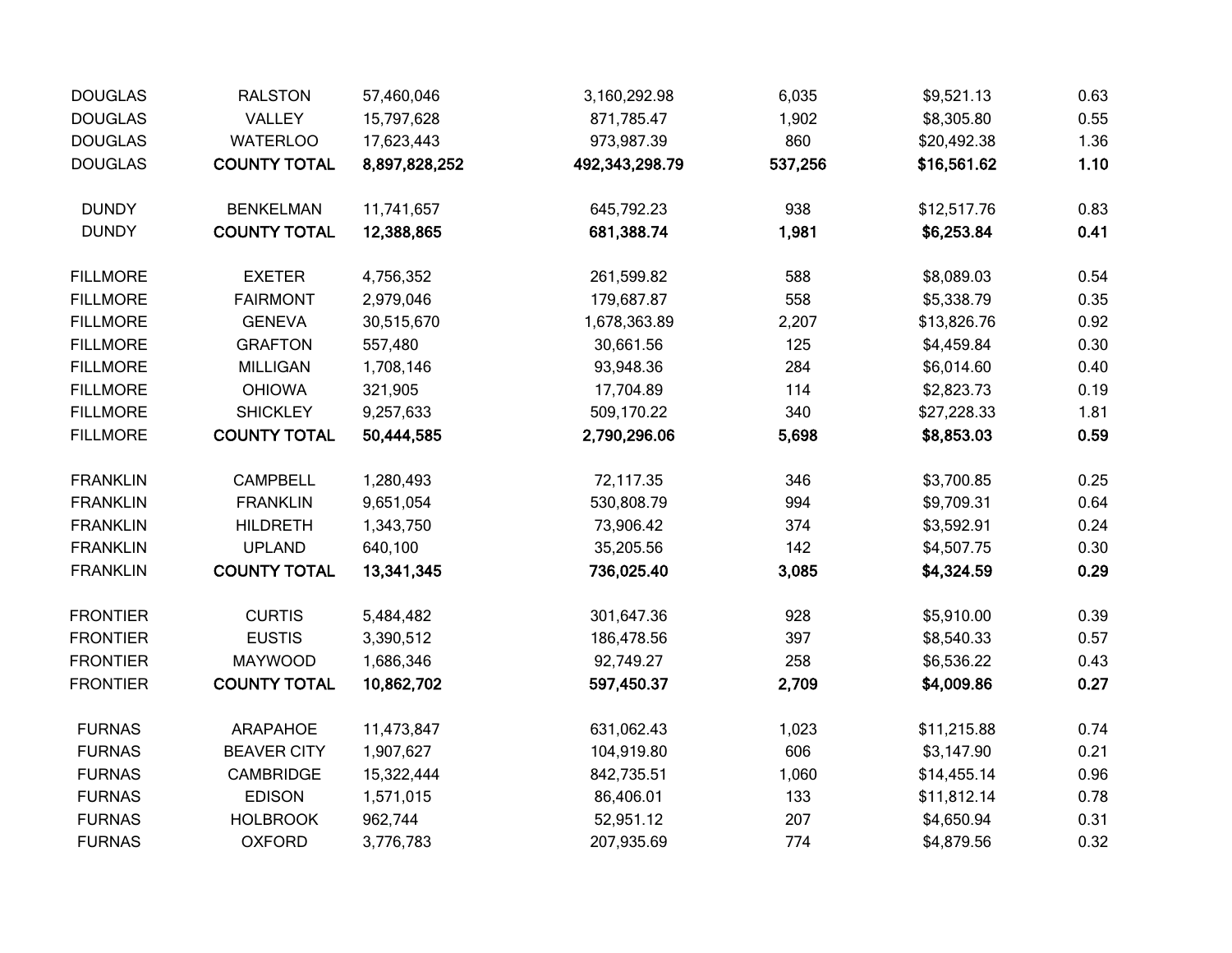| <b>FURNAS</b>   | <b>WILSONVILLE</b>  | 25,203      | 1,411.16      | 93     | \$271.00    | 0.02 |
|-----------------|---------------------|-------------|---------------|--------|-------------|------|
| <b>FURNAS</b>   | <b>COUNTY TOTAL</b> | 35,051,886  | 1,928,093.99  | 4,865  | \$7,204.91  | 0.48 |
| GAGE            | <b>ADAMS</b>        | 2,466,511   | 135,658.76    | 566    | \$4,357.79  | 0.29 |
| GAGE            | <b>BEATRICE</b>     | 170,519,758 | 9,438,472.74  | 12,302 | \$13,861.14 | 0.92 |
| GAGE            | <b>BLUE SPRINGS</b> | 327,042     | 23,106.97     | 326    | \$1,003.20  | 0.07 |
| <b>GAGE</b>     | <b>CLATONIA</b>     | 2,031,015   | 111,705.99    | 229    | \$8,869.06  | 0.59 |
| GAGE            | <b>CORTLAND</b>     | 2,795,269   | 153,740.16    | 475    | \$5,884.78  | 0.39 |
| GAGE            | <b>FILLEY</b>       | 587,124     | 32,291.98     | 131    | \$4,481.86  | 0.30 |
| GAGE            | ODELL               | 1,155,243   | 63,538.63     | 304    | \$3,800.14  | 0.25 |
| GAGE            | <b>PICKRELL</b>     | 6,574,150   | 361,578.44    | 197    | \$33,371.32 | 2.21 |
| GAGE            | <b>WYMORE</b>       | 6,082,758   | 334,552.23    | 1,439  | \$4,227.07  | 0.28 |
| GAGE            | <b>COUNTY TOTAL</b> | 194,466,645 | 10,760,673.72 | 21,864 | \$8,894.38  | 0.59 |
| <b>GARDEN</b>   | LEWELLEN            | 1,412,675   | 77,697.53     | 226    | \$6,250.77  | 0.41 |
| <b>GARDEN</b>   | <b>OSHKOSH</b>      | 7,161,268   | 393,972.85    | 889    | \$8,055.42  | 0.53 |
| <b>GARDEN</b>   | <b>COUNTY TOTAL</b> | 8,684,808   | 477,767.98    | 1,902  | \$4,566.15  | 0.30 |
| <b>GARFIELD</b> | <b>BURWELL</b>      | 19,907,651  | 1,094,922.70  | 1,200  | \$16,589.71 | 1.10 |
| <b>GARFIELD</b> | <b>COUNTY TOTAL</b> | 19,952,959  | 1,097,414.66  | 2,035  | \$9,804.89  | 0.65 |
| <b>GOSPER</b>   | <b>ELWOOD</b>       | 5,602,110   | 308,116.66    | 696    | \$8,049.01  | 0.53 |
| <b>GOSPER</b>   | <b>SMITHFIELD</b>   | 168,864     | 9,287.55      | 53     | \$3,186.11  | 0.21 |
| <b>GOSPER</b>   | <b>COUNTY TOTAL</b> | 6,863,105   | 377,471.52    | 1,972  | \$3,480.28  | 0.23 |
| <b>GRANT</b>    | <b>HYANNIS</b>      | 3,992,008   | 219,560.93    | 187    | \$21,347.64 | 1.42 |
| <b>GRANT</b>    | <b>COUNTY TOTAL</b> | 4,630,926   | 254,701.54    | 633    | \$7,315.84  | 0.49 |
| <b>GREELEY</b>  | <b>GREELEY</b>      | 2,404,340   | 132,239.04    | 463    | \$5,192.96  | 0.34 |
| <b>GREELEY</b>  | <b>SCOTIA</b>       | 1,430,584   | 78,682.46     | 316    | \$4,527.16  | 0.30 |
| <b>GREELEY</b>  | <b>SPALDING</b>     | 9,914,484   | 545,297.27    | 483    | \$20,526.88 | 1.36 |
| <b>GREELEY</b>  | <b>WOLBACH</b>      | 1,154,225   | 63,482.60     | 281    | \$4,107.56  | 0.27 |
| <b>GREELEY</b>  | <b>COUNTY TOTAL</b> | 14,903,633  | 819,701.37    | 2,494  | \$5,975.80  | 0.40 |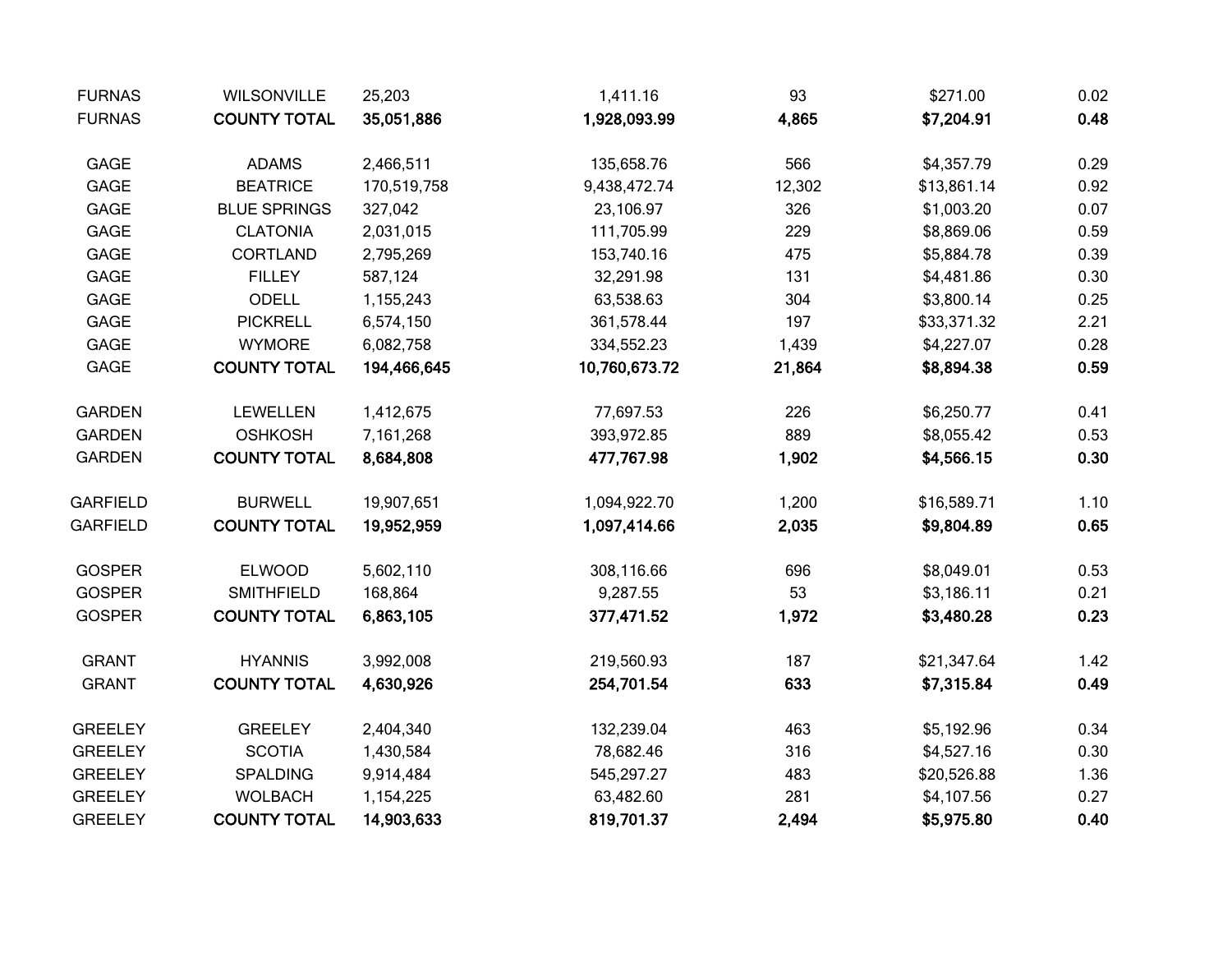| <b>HALL</b>      | ALDA                   | 5,893,071     | 324,119.43    | 652    | \$9,038.45  | 0.60 |
|------------------|------------------------|---------------|---------------|--------|-------------|------|
| <b>HALL</b>      | CAIRO                  | 4,641,079     | 255,259.79    | 796    | \$5,830.50  | 0.39 |
| <b>HALL</b>      | <b>DONIPHAN</b>        | 8,936,033     | 491,482.38    | 843    | \$10,600.28 | 0.70 |
| <b>HALL</b>      | <b>GRAND ISLAND</b>    | 1,043,628,024 | 57,479,421.29 | 49,239 | \$21,195.15 | 1.41 |
| <b>HALL</b>      | <b>WOOD RIVER</b>      | 8,593,033     | 473,660.26    | 1,343  | \$6,398.39  | 0.42 |
| <b>HALL</b>      | <b>COUNTY TOTAL</b>    | 1,072,666,156 | 59,077,563.59 | 60,720 | \$17,665.78 | 1.17 |
| <b>HAMILTON</b>  | <b>AURORA</b>          | 49,221,116    | 2,733,581.72  | 4,453  | \$11,053.47 | 0.73 |
| <b>HAMILTON</b>  | <b>GILTNER</b>         | 1,826,950     | 100,482.47    | 351    | \$5,204.99  | 0.35 |
| <b>HAMILTON</b>  | <b>HAMPTON</b>         | 2,956,233     | 162,593.38    | 421    | \$7,021.93  | 0.47 |
| <b>HAMILTON</b>  | <b>HORDVILLE</b>       | 591,827       | 32,550.57     | 142    | \$4,167.80  | 0.28 |
| <b>HAMILTON</b>  | <b>MARQUETTE</b>       | 654,809       | 36,014.64     | 227    | \$2,884.62  | 0.19 |
| <b>HAMILTON</b>  | <b>PHILLIPS</b>        | 763,868       | 42,012.95     | 286    | \$2,670.87  | 0.18 |
| <b>HAMILTON</b>  | <b>COUNTY TOTAL</b>    | 56,366,838    | 3,126,597.74  | 9,112  | \$6,186.00  | 0.41 |
| <b>HARLAN</b>    | <b>ALMA</b>            | 9,831,658     | 540,742.32    | 1,130  | \$8,700.58  | 0.58 |
| <b>HARLAN</b>    | <b>ORLEANS</b>         | 993,374       | 54,635.80     | 385    | \$2,580.19  | 0.17 |
| <b>HARLAN</b>    | <b>REPUBLICAN CITY</b> | 2,448,593     | 134,673.03    | 150    | \$16,323.95 | 1.08 |
| <b>HARLAN</b>    | <b>STAMFORD</b>        | 218,185       | 12,000.27     | 183    | \$1,192.27  | 0.08 |
| <b>HARLAN</b>    | <b>COUNTY TOTAL</b>    | 14,446,347    | 794,551.24    | 3,513  | \$4,112.25  | 0.27 |
| <b>HAYES</b>     | <b>HAYES CENTER</b>    | 1,305,966     | 71,838.77     | 213    | \$6,131.30  | 0.41 |
| <b>HAYES</b>     | <b>COUNTY TOTAL</b>    | 1,310,222     | 72,072.85     | 976    | \$1,342.44  | 0.09 |
| HITCHCOCK        | <b>CULBERTSON</b>      | 3,599,376     | 197,966.04    | 584    | \$6,163.32  | 0.41 |
| <b>HITCHCOCK</b> | PALISADE               | 4,922,808     | 270,754.61    | 345    | \$14,269.01 | 0.95 |
| <b>HITCHCOCK</b> | <b>STRATTON</b>        | 1,902,472     | 104,636.25    | 336    | \$5,662.12  | 0.38 |
| HITCHCOCK        | <b>TRENTON</b>         | 8,003,535     | 440,194.89    | 552    | \$14,499.16 | 0.96 |
| <b>HITCHCOCK</b> | <b>COUNTY TOTAL</b>    | 18,432,285    | 1,013,776.96  | 2,872  | \$6,417.93  | 0.43 |
| <b>HOLT</b>      | <b>ATKINSON</b>        | 24,351,591    | 1,338,769.34  | 1,240  | \$19,638.38 | 1.30 |
| <b>HOLT</b>      | <b>CHAMBERS</b>        | 1,774,771     | 97,612.78     | 268    | \$6,622.28  | 0.44 |
| <b>HOLT</b>      | <b>EMMET</b>           | 127,278       | 7,000.39      | 48     | \$2,651.63  | 0.18 |
| <b>HOLT</b>      | <b>EWING</b>           | 6,614,983     | 363,824.71    | 387    | \$17,092.98 | 1.13 |
|                  |                        |               |               |        |             |      |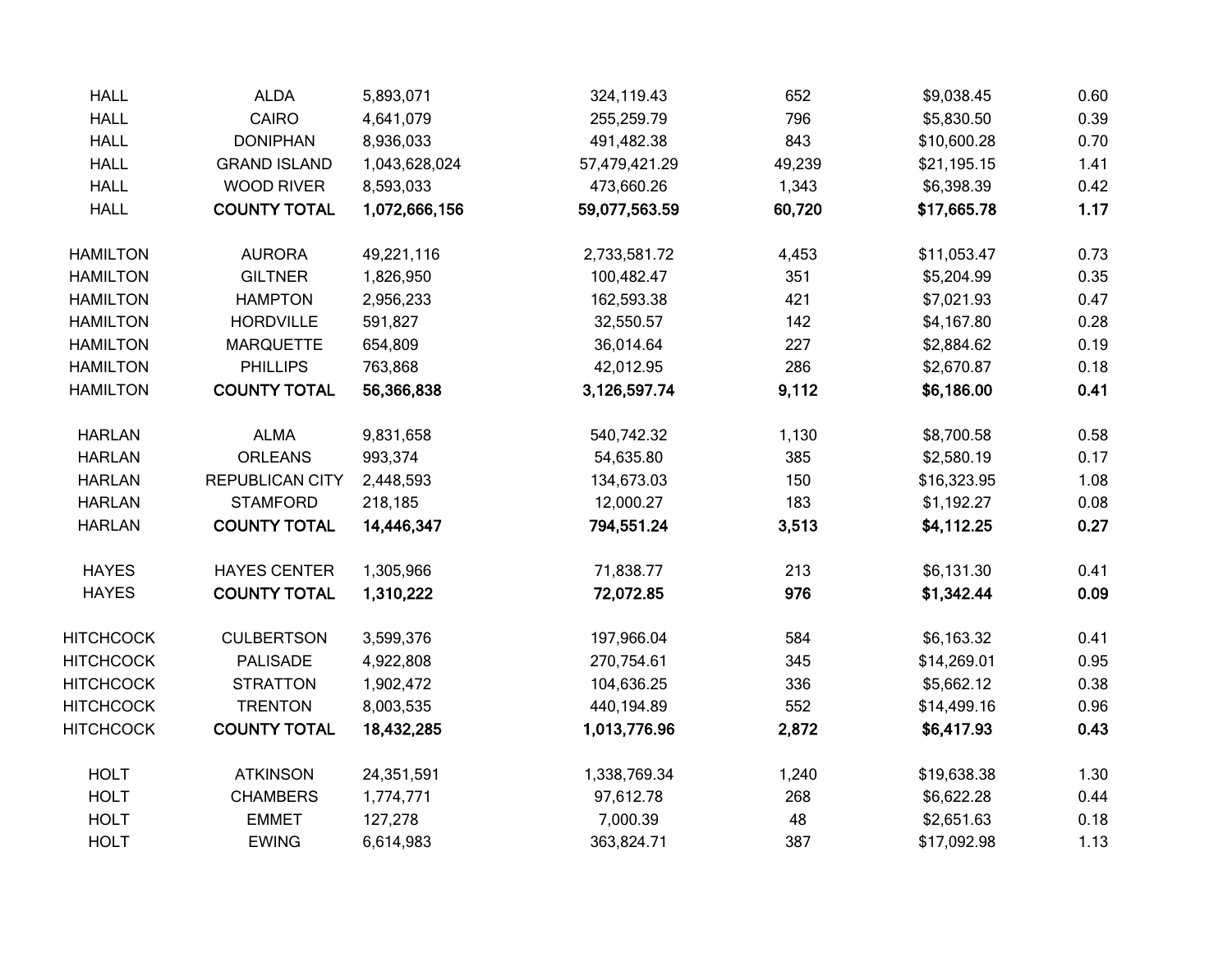| <b>HOLT</b>      | <b>ONEILL</b>       | 85,557,964  | 4,711,430.83 | 3,693  | \$23,167.60 | 1.54 |
|------------------|---------------------|-------------|--------------|--------|-------------|------|
| <b>HOLT</b>      | <b>PAGE</b>         | 404,330     | 22,238.31    | 165    | \$2,450.48  | 0.16 |
| <b>HOLT</b>      | <b>STUART</b>       | 7,484,175   | 412,298.86   | 588    | \$12,728.19 | 0.84 |
| <b>HOLT</b>      | <b>COUNTY TOTAL</b> | 126,924,841 | 6,986,711.60 | 10,449 | \$12,147.08 | 0.81 |
| <b>HOOKER</b>    | <b>MULLEN</b>       | 10,190,409  | 560,473.16   | 505    | \$20,179.03 | 1.34 |
| <b>HOOKER</b>    | <b>COUNTY TOTAL</b> | 10,190,409  | 560,473.16   | 738    | \$13,808.14 | 0.92 |
| <b>HOWARD</b>    | <b>DANNEBROG</b>    | 1,196,608   | 65,838.38    | 306    | \$3,910.48  | 0.26 |
| <b>HOWARD</b>    | <b>ELBA</b>         | 1,390,553   | 76,480.58    | 217    | \$6,408.08  | 0.42 |
| <b>HOWARD</b>    | <b>FARWELL</b>      | 1,031,749   | 56,746.24    | 123    | \$8,388.20  | 0.56 |
| <b>HOWARD</b>    | <b>ST PAUL</b>      | 34,627,653  | 1,904,522.77 | 2,315  | \$14,957.95 | 0.99 |
| <b>HOWARD</b>    | <b>COUNTY TOTAL</b> | 40,332,970  | 2,218,500.77 | 6,355  | \$6,346.65  | 0.42 |
| <b>JEFFERSON</b> | <b>DAYKIN</b>       | 2,243,966   | 123,418.31   | 164    | \$13,682.72 | 0.91 |
| <b>JEFFERSON</b> | <b>DILLER</b>       | 2,027,148   | 111,493.35   | 258    | \$7,857.16  | 0.52 |
| <b>JEFFERSON</b> | <b>FAIRBURY</b>     | 56,309,920  | 3,121,611.47 | 3,928  | \$14,335.52 | 0.95 |
| <b>JEFFERSON</b> | <b>JANSEN</b>       | 418,810     | 23,034.67    | 118    | \$3,549.24  | 0.24 |
| <b>JEFFERSON</b> | PLYMOUTH            | 9,804,207   | 539,231.88   | 407    | \$24,088.96 | 1.60 |
| <b>JEFFERSON</b> | <b>COUNTY TOTAL</b> | 73,993,666  | 4,094,218.78 | 7,560  | \$9,787.52  | 0.65 |
| <b>JOHNSON</b>   | <b>COOK</b>         | 1,086,440   | 59,754.35    | 321    | \$3,384.55  | 0.22 |
| <b>JOHNSON</b>   | <b>ELK CREEK</b>    | 2,319,811   | 127,589.85   | 98     | \$23,671.54 | 1.57 |
| <b>JOHNSON</b>   | <b>STERLING</b>     | 2,128,623   | 117,074.57   | 474    | \$4,490.77  | 0.30 |
| <b>JOHNSON</b>   | <b>TECUMSEH</b>     | 17,826,446  | 979,377.27   | 1,675  | \$10,642.65 | 0.71 |
| <b>JOHNSON</b>   | <b>COUNTY TOTAL</b> | 23,413,073  | 1,286,642.47 | 5,144  | \$4,551.53  | 0.30 |
| <b>KEARNEY</b>   | <b>AXTELL</b>       | 1,799,746   | 98,986.37    | 738    | \$2,438.68  | 0.16 |
| <b>KEARNEY</b>   | <b>HEARTWELL</b>    | 102,987     | 5,664.35     | 72     | \$1,430.38  | 0.09 |
| <b>KEARNEY</b>   | <b>MINDEN</b>       | 30,492,049  | 1,677,064.79 | 2,964  | \$10,287.47 | 0.68 |
| <b>KEARNEY</b>   | <b>WILCOX</b>       | 2,343,097   | 128,870.51   | 364    | \$6,437.08  | 0.43 |
| <b>KEARNEY</b>   | <b>COUNTY TOTAL</b> | 34,880,458  | 1,918,427.96 | 6,548  | \$5,326.89  | 0.35 |
| <b>KEITH</b>     | <b>BRULE</b>        | 3,529,188   | 194,707.69   | 323    | \$10,926.28 | 0.72 |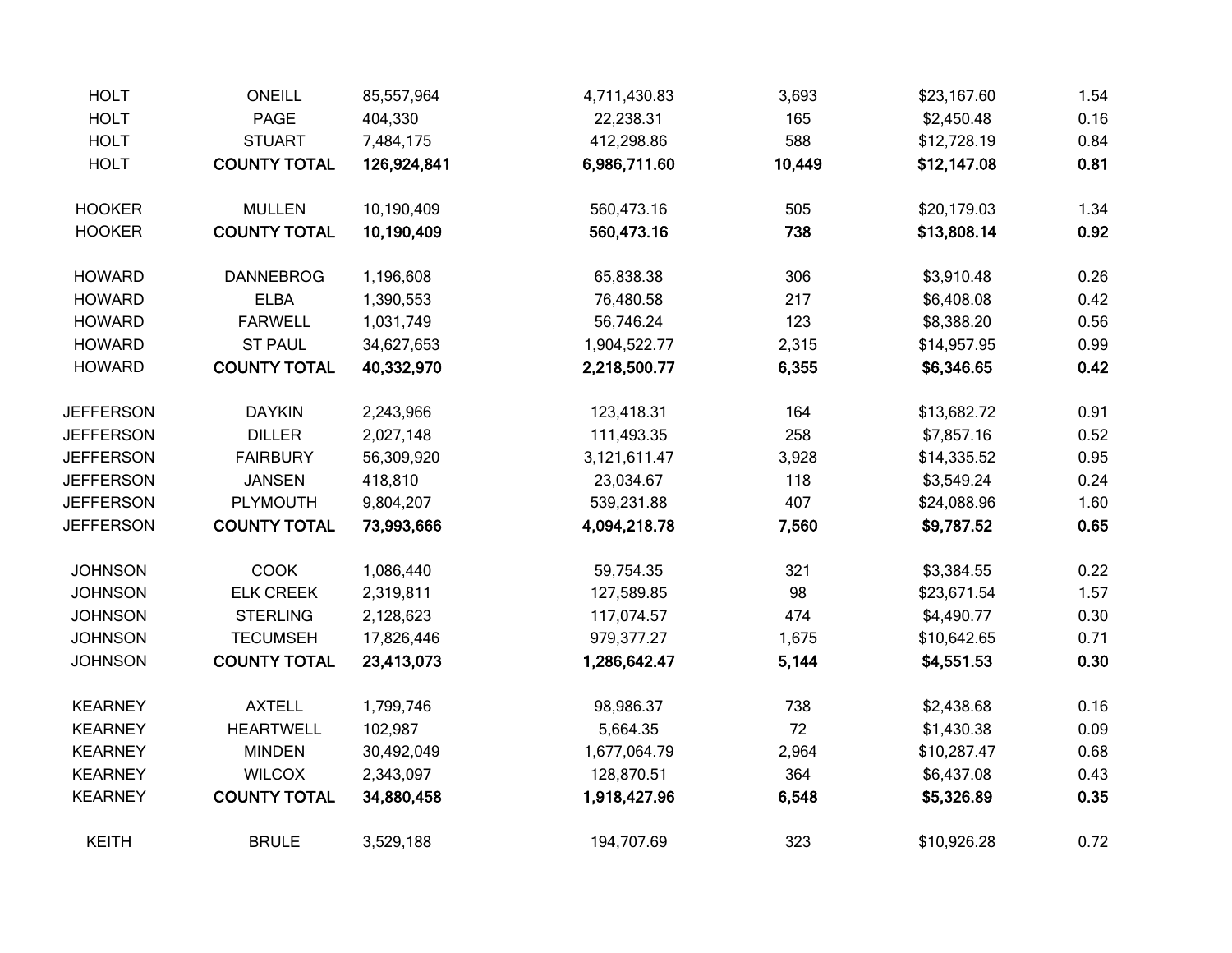| <b>KEITH</b>     | <b>OGALLALA</b>     | 92,857,146    | 5,108,868.72   | 4,699   | \$19,761.04  | 1.31 |
|------------------|---------------------|---------------|----------------|---------|--------------|------|
| <b>KEITH</b>     | <b>PAXTON</b>       | 5,474,024     | 301,071.72     | 519     | \$10,547.25  | 0.70 |
| <b>KEITH</b>     | <b>COUNTY TOTAL</b> | 105,234,506   | 5,790,226.71   | 8,130   | \$12,943.97  | 0.86 |
| <b>KEYA PAHA</b> | SPRINGVIEW          | 2,846,486     | 156,557.14     | 239     | \$11,909.98  | 0.79 |
| <b>KEYA PAHA</b> | <b>COUNTY TOTAL</b> | 3,019,835     | 166,091.35     | 790     | \$3,822.58   | 0.25 |
| <b>KIMBALL</b>   | <b>BUSHNELL</b>     | 146,272       | 8,045.01       | 123     | \$1,189.20   | 0.08 |
| <b>KIMBALL</b>   | <b>DIX</b>          | 681,577       | 37,486.89      | 251     | \$2,715.45   | 0.18 |
| <b>KIMBALL</b>   | KIMBALL             | 28,295,087    | 1,556,231.67   | 2,467   | \$11,469.43  | 0.76 |
| <b>KIMBALL</b>   | <b>COUNTY TOTAL</b> | 29,122,936    | 1,601,763.57   | 3,702   | \$7,866.81   | 0.52 |
| <b>KNOX</b>      | <b>BLOOMFIELD</b>   | 8,904,071     | 513,392.96     | 1,013   | \$8,789.80   | 0.58 |
| <b>KNOX</b>      | <b>CENTER</b>       | 260,734       | 14,340.47      | 93      | \$2,803.59   | 0.19 |
| <b>KNOX</b>      | <b>CREIGHTON</b>    | 15,494,877    | 852,219.38     | 1,137   | \$13,627.86  | 0.90 |
| <b>KNOX</b>      | <b>CROFTON</b>      | 1,347,174     | 74,094.82      | 714     | \$1,886.80   | 0.13 |
| <b>KNOX</b>      | <b>NIOBRARA</b>     | 3,312,746     | 182,948.31     | 364     | \$9,100.95   | 0.60 |
| <b>KNOX</b>      | <b>VERDIGRE</b>     | 4,821,145     | 265,195.05     | 567     | \$8,502.90   | 0.56 |
| <b>KNOX</b>      | <b>WAUSA</b>        | 4,586,910     | 252,280.54     | 624     | \$7,350.82   | 0.49 |
| <b>KNOX</b>      | <b>WINNETOON</b>    | 340,450       | 18,724.81      | 67      | \$5,081.34   | 0.34 |
| <b>KNOX</b>      | <b>COUNTY TOTAL</b> | 45,338,248    | 2,518,054.67   | 8,565   | \$5,293.43   | 0.35 |
| LANCASTER        | <b>BENNET</b>       | 4,213,369     | 232,266.43     | 730     | \$5,771.74   | 0.38 |
| LANCASTER        | <b>DAVEY</b>        | 2,913,536     | 160,244.62     | 155     | \$18,797.01  | 1.25 |
| LANCASTER        | <b>DENTON</b>       | 2,782,198     | 153,021.37     | 194     | \$14,341.23  | 0.95 |
| <b>LANCASTER</b> | <b>FIRTH</b>        | 7,113,422     | 391,238.74     | 600     | \$11,855.70  | 0.79 |
| <b>LANCASTER</b> | <b>HALLAM</b>       | 746,565       | 41,061.26      | 217     | \$3,440.39   | 0.23 |
| LANCASTER        | <b>HICKMAN</b>      | 5,941,941     | 326,807.30     | 1,682   | \$3,532.66   | 0.23 |
| <b>LANCASTER</b> | <b>LINCOLN</b>      | 3,517,858,024 | 193,751,651.75 | 262,341 | \$13,409.49  | 0.89 |
| LANCASTER        | <b>MALCOLM</b>      | 1,483,289     | 81,581.11      | 388     | \$3,822.91   | 0.25 |
| <b>LANCASTER</b> | <b>PANAMA</b>       | 273,351       | 15,034.38      | 261     | \$1,047.32   | 0.07 |
| <b>LANCASTER</b> | <b>RAYMOND</b>      | 4,419,661     | 248,106.23     | 171     | \$25,845.97  | 1.71 |
| <b>LANCASTER</b> | <b>ROCA</b>         | 26,273,029    | 1,445,015.24   | 225     | \$116,769.02 | 7.74 |
| <b>LANCASTER</b> | <b>WAVERLY</b>      | 37,314,678    | 2,051,092.00   | 3,328   | \$11,212.34  | 0.74 |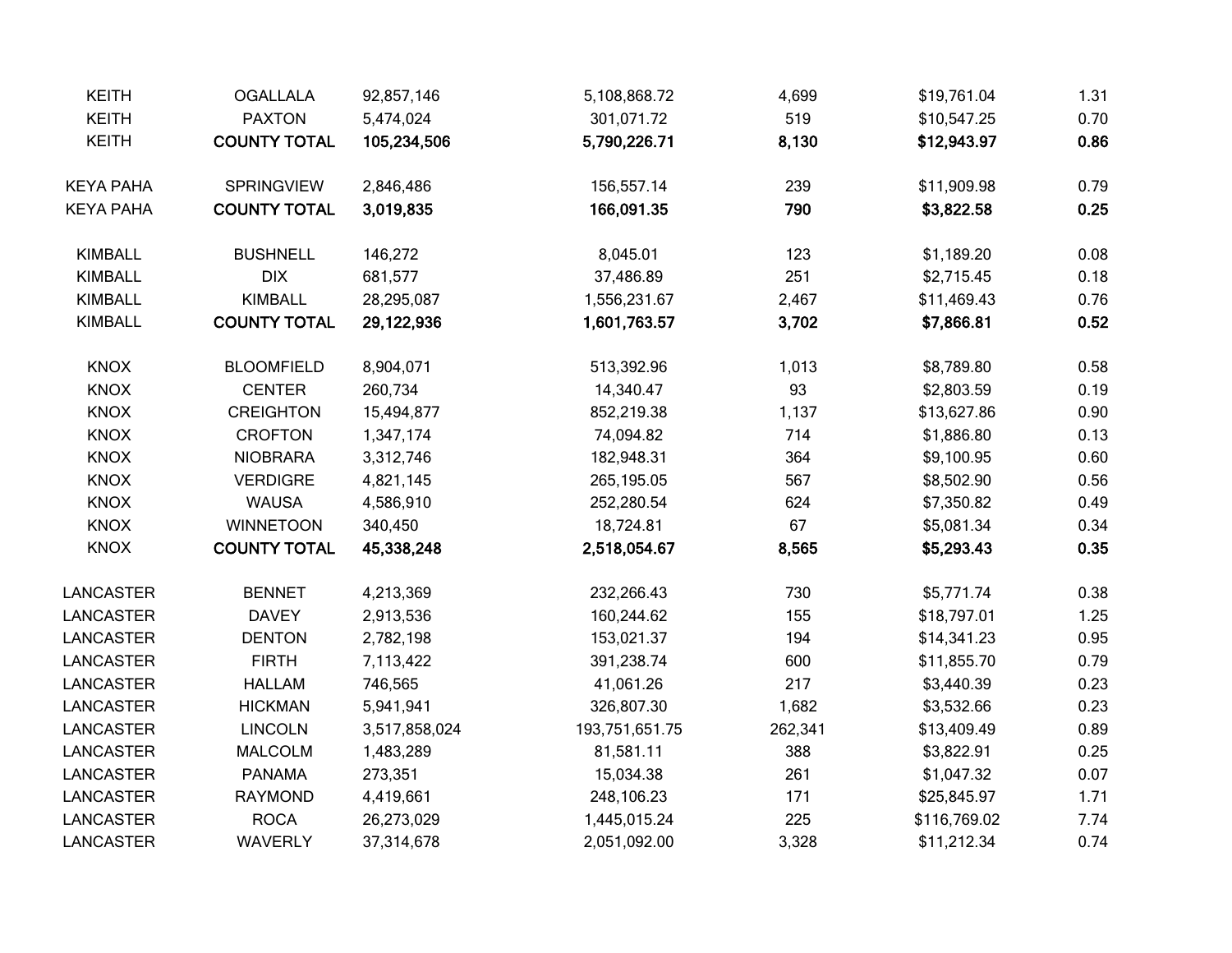| LANCASTER        | <b>COUNTY TOTAL</b> | 3,622,192,248 | 199,494,376.52  | 297,036   | \$12,194.46 | 0.81 |
|------------------|---------------------|---------------|-----------------|-----------|-------------|------|
| <b>LINCOLN</b>   | <b>BRADY</b>        | 1,389,986     | 76,449.48       | 425       | \$3,270.56  | 0.22 |
| <b>LINCOLN</b>   | <b>HERSHEY</b>      | 5,084,981     | 279,674.56      | 663       | \$7,669.65  | 0.51 |
| <b>LINCOLN</b>   | <b>MAXWELL</b>      | 1,829,174     | 100,604.73      | 310       | \$5,900.56  | 0.39 |
| <b>LINCOLN</b>   | NORTH PLATTE        | 459,449,208   | 25,270,624.33   | 24,634    | \$18,651.02 | 1.24 |
| <b>LINCOLN</b>   | <b>SUTHERLAND</b>   | 6,070,311     | 333,867.80      | 1,281     | \$4,738.73  | 0.31 |
| <b>LINCOLN</b>   | <b>WALLACE</b>      | 2,027,179     | 111,495.10      | 364       | \$5,569.17  | 0.37 |
| <b>LINCOLN</b>   | WELLFLEET           | 144,533       | 7,949.37        | 78        | \$1,852.99  | 0.12 |
| <b>LINCOLN</b>   | <b>COUNTY TOTAL</b> | 476,061,484   | 26, 184, 301.55 | 36,051    | \$13,205.22 | 0.88 |
| <b>LOGAN</b>     | <b>STAPLETON</b>    | 3,552,735     | 195,400.89      | 304       | \$11,686.63 | 0.78 |
| <b>LOGAN</b>     | <b>COUNTY TOTAL</b> | 3,561,406     | 195,877.80      | 763       | \$4,667.64  | 0.31 |
| <b>LOUP</b>      | <b>TAYLOR</b>       | 804,633       | 44,254.87       | 183       | \$4,396.90  | 0.29 |
| <b>LOUP</b>      | <b>COUNTY TOTAL</b> | 1,225,036     | 67,377.20       | 576       | \$2,126.80  | 0.14 |
| <b>MADISON</b>   | <b>BATTLE CREEK</b> | 18,474,835    | 1,016,116.57    | 1,209     | \$15,281.09 | 1.01 |
| <b>MADISON</b>   | <b>MADISON</b>      | 12,498,699    | 686,982.00      | 2,441     | \$5,120.32  | 0.34 |
| <b>MADISON</b>   | <b>MEADOW GROVE</b> | 790,844       | 43,646.66       | 301       | \$2,627.39  | 0.17 |
| <b>MADISON</b>   | <b>NEWMAN GROVE</b> | 5,039,067     | 276,946.54      | 722       | \$6,979.32  | 0.46 |
| <b>MADISON</b>   | <b>NORFOLK</b>      | 572,592,406   | 31,986,262.44   | 24,248    | \$23,614.01 | 1.57 |
| <b>MADISON</b>   | <b>TILDEN</b>       | 8,238,071     | 453,271.30      | 950       | \$8,671.65  | 0.58 |
| <b>MADISON</b>   | <b>COUNTY TOTAL</b> | 617,636,189   | 34,463,350.20   | 35,278.00 | \$17,507.69 | 1.16 |
| <b>MCPHERSON</b> | <b>COUNTY TOTAL</b> | 634,591       | 34,902.59       | 526       | \$1,206.45  | 0.08 |
| <b>MERRICK</b>   | <b>CENTRAL CITY</b> | 32,423,671    | 1,788,453.06    | 2,892     | \$11,211.50 | 0.74 |
| <b>MERRICK</b>   | <b>CHAPMAN</b>      | 4,283,342     | 235,939.19      | 282       | \$15,189.16 | 1.01 |
| <b>MERRICK</b>   | <b>CLARKS</b>       | 2,046,022     | 112,531.44      | 363       | \$5,636.42  | 0.37 |
| <b>MERRICK</b>   | <b>PALMER</b>       | 2,619,873     | 143,926.61      | 465       | \$5,634.14  | 0.37 |
| <b>MERRICK</b>   | SILVER CREEK        | 2,695,032     | 148,227.13      | 356       | \$7,570.31  | 0.50 |
| <b>MERRICK</b>   | <b>COUNTY TOTAL</b> | 44,452,055    | 2,450,203.85    | 7,802     | \$5,697.52  | 0.38 |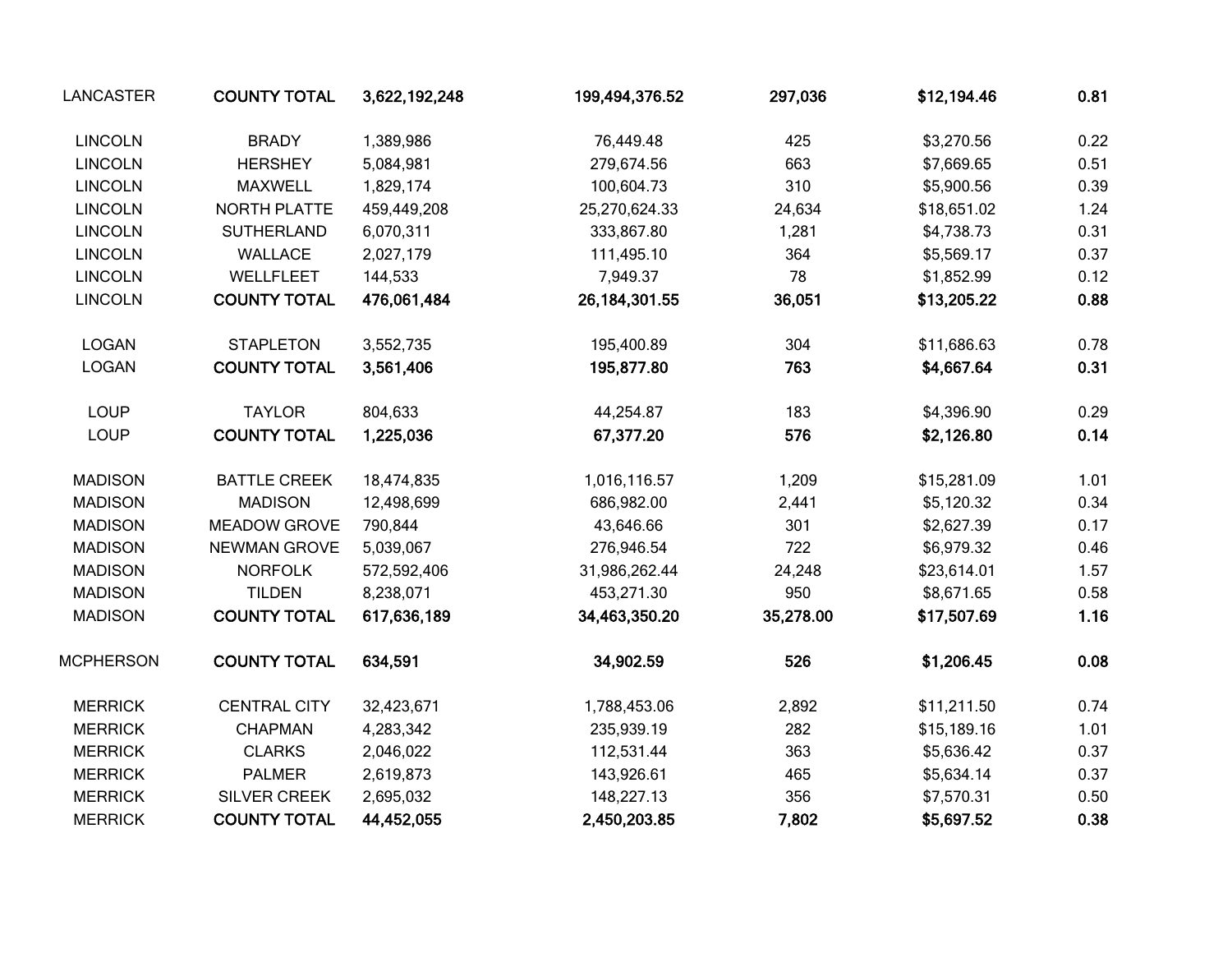| <b>MORRILL</b>  | <b>BAYARD</b>        | 7,605,985   | 418,329.85   | 1,198  | \$6,348.90  | 0.42 |
|-----------------|----------------------|-------------|--------------|--------|-------------|------|
| <b>MORRILL</b>  | <b>BRIDGEPORT</b>    | 20,914,186  | 1,150,333.03 | 1,532  | \$13,651.56 | 0.91 |
| <b>MORRILL</b>  | <b>BROADWATER</b>    | 238,258     | 13,104.47    | 126    | \$1,890.94  | 0.13 |
| <b>MORRILL</b>  | <b>COUNTY TOTAL</b>  | 29,202,073  | 1,606,167.80 | 4,908  | \$5,949.89  | 0.39 |
| <b>NANCE</b>    | <b>BELGRADE</b>      | 365,053     | 20,077.96    | 127    | \$2,874.43  | 0.19 |
| <b>NANCE</b>    | <b>FULLERTON</b>     | 11,258,201  | 619,202.36   | 1,309  | \$8,600.61  | 0.57 |
| <b>NANCE</b>    | <b>GENOA</b>         | 5,082,754   | 279,673.89   | 1,005  | \$5,057.47  | 0.34 |
| <b>NANCE</b>    | <b>COUNTY TOTAL</b>  | 16,706,008  | 918,954.21   | 3,623  | \$4,611.10  | 0.31 |
| <b>NEMAHA</b>   | <b>AUBURN</b>        | 33,886,022  | 1,858,456.67 | 3,475  | \$9,751.37  | 0.65 |
| <b>NEMAHA</b>   | <b>BROWNVILLE</b>    | 1,568,602   | 86,273.41    | 133    | \$11,794.00 | 0.78 |
| <b>NEMAHA</b>   | <b>JOHNSON</b>       | 815,492     | 44,852.22    | 329    | \$2,478.70  | 0.16 |
| <b>NEMAHA</b>   | <b>NEMAHA</b>        | 217,240     | 11,948.30    | 150    | \$1,448.27  | 0.10 |
| <b>NEMAHA</b>   | PERU                 | 2,562,109   | 144,802.19   | 868    | \$2,951.74  | 0.20 |
| <b>NEMAHA</b>   | <b>COUNTY TOTAL</b>  | 39,524,838  | 2,172,478.43 | 7,157  | \$5,522.54  | 0.37 |
| <b>NUCKOLLS</b> | <b>HARDY</b>         | 738,630     | 40,624.75    | 159    | \$4,645.47  | 0.31 |
| <b>NUCKOLLS</b> | <b>LAWRENCE</b>      | 2,065,119   | 113,581.78   | 302    | \$6,838.14  | 0.45 |
| <b>NUCKOLLS</b> | <b>NELSON</b>        | 12,358,968  | 679,743.89   | 485    | \$25,482.41 | 1.69 |
| <b>NUCKOLLS</b> | <b>RUSKIN</b>        | 1,553,693   | 85,453.32    | 122    | \$12,735.19 | 0.84 |
| <b>NUCKOLLS</b> | <b>SUPERIOR</b>      | 25,539,375  | 1,404,667.86 | 1,947  | \$13,117.30 | 0.87 |
| <b>NUCKOLLS</b> | <b>COUNTY TOTAL</b>  | 42,314,180  | 2,327,283.37 | 4,413  | \$9,588.53  | 0.64 |
| <b>OTOE</b>     | <b>BURR</b>          | 129,186     | 7,105.37     | 57     | \$2,266.42  | 0.15 |
| <b>OTOE</b>     | <b>DOUGLAS</b>       | 612,529     | 33,689.20    | 173    | \$3,540.63  | 0.23 |
| <b>OTOE</b>     | <b>DUNBAR</b>        | 3,362,742   | 184,950.88   | 187    | \$17,982.58 | 1.19 |
| <b>OTOE</b>     | <b>NEBRASKA CITY</b> | 102,384,191 | 5,612,752.67 | 7,315  | \$13,996.47 | 0.93 |
| <b>OTOE</b>     | <b>OTOE</b>          | 274,998     | 15,125.01    | 171    | \$1,608.18  | 0.11 |
| <b>OTOE</b>     | <b>PALMYRA</b>       | 11,580,801  | 637,752.70   | 548    | \$21,132.85 | 1.40 |
| <b>OTOE</b>     | <b>SYRACUSE</b>      | 21,477,240  | 1,181,376.78 | 1,950  | \$11,013.97 | 0.73 |
| <b>OTOE</b>     | <b>TALMAGE</b>       | 347,253     | 19,098.99    | 234    | \$1,483.99  | 0.10 |
| <b>OTOE</b>     | <b>UNADILLA</b>      | 802,278     | 44,125.47    | 312    | \$2,571.40  | 0.17 |
| <b>OTOE</b>     | <b>COUNTY TOTAL</b>  | 141,698,925 | 7,776,001.06 | 15,752 | \$8,995.61  | 0.60 |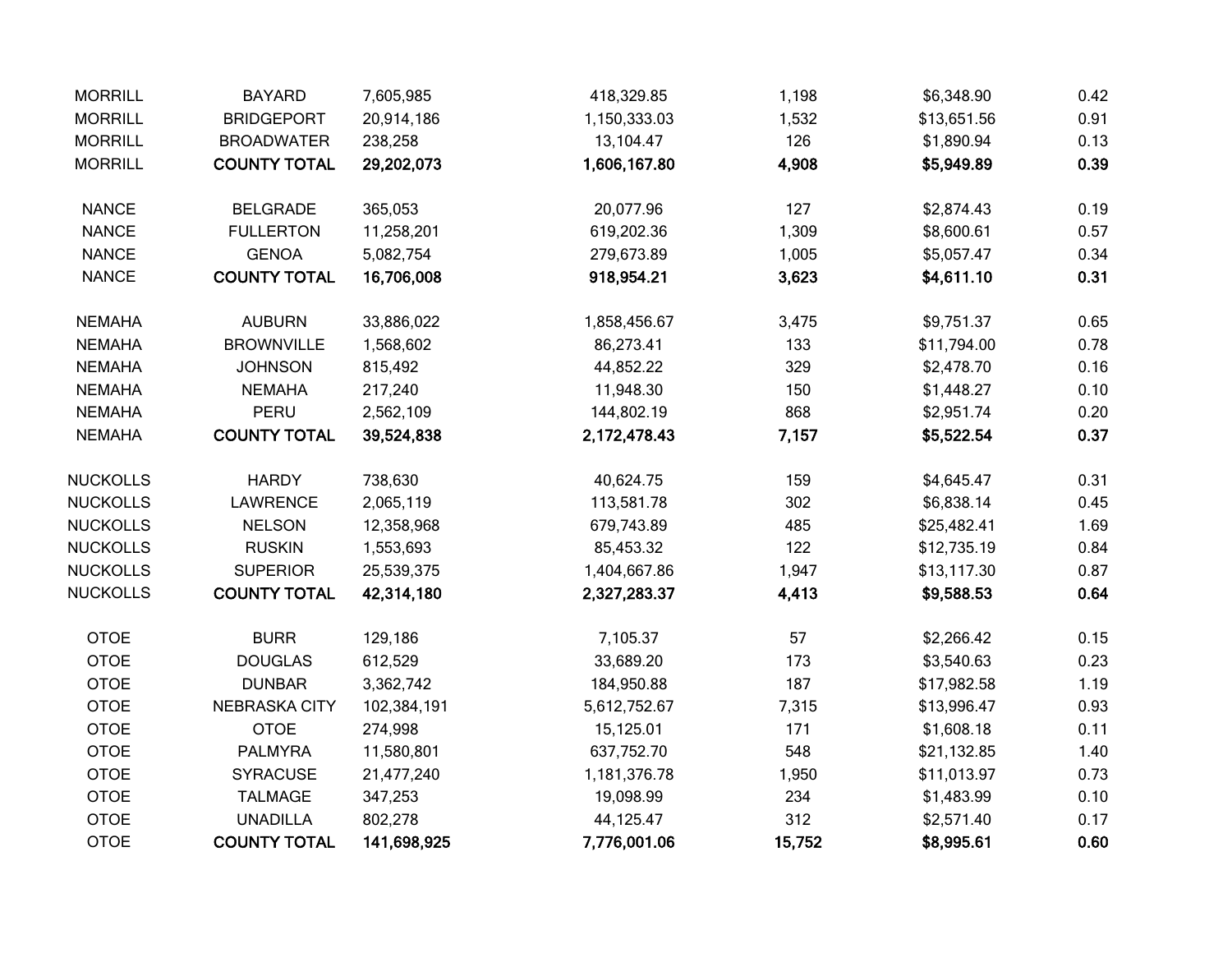| <b>PAWNEE</b>  | <b>BURCHARD</b>     | 585,531     | 32,204.27     | 81     | \$7,228.78  | 0.48 |
|----------------|---------------------|-------------|---------------|--------|-------------|------|
| <b>PAWNEE</b>  | PAWNEE CITY         | 5,645,599   | 314,300.58    | 866    | \$6,519.17  | 0.43 |
| <b>PAWNEE</b>  | <b>STEINAUER</b>    | 360,351     | 19,819.41     | 74     | \$4,869.61  | 0.32 |
| <b>PAWNEE</b>  | <b>TABLE ROCK</b>   | 2,763,888   | 152,013.97    | 266    | \$10,390.56 | 0.69 |
| <b>PAWNEE</b>  | <b>COUNTY TOTAL</b> | 11,374,684  | 629,400.86    | 2,709  | \$4,198.85  | 0.28 |
| <b>PERKINS</b> | <b>ELSIE</b>        | 2,212,732   | 121,700.53    | 106    | \$20,874.83 | 1.38 |
| <b>PERKINS</b> | <b>GRANT</b>        | 25,348,974  | 1,394,194.88  | 1,159  | \$21,871.42 | 1.45 |
| <b>PERKINS</b> | <b>MADRID</b>       | 3,092,180   | 170,076.42    | 230    | \$13,444.26 | 0.89 |
| <b>PERKINS</b> | <b>VENANGO</b>      | 257,559     | 14,165.87     | 166    | \$1,551.56  | 0.10 |
| <b>PERKINS</b> | <b>COUNTY TOTAL</b> | 30,993,425  | 1,704,646.63  | 2,921  | \$10,610.55 | 0.70 |
| <b>PHELPS</b>  | <b>BERTRAND</b>     | 4,839,890   | 265,985.81    | 748    | \$6,470.44  | 0.43 |
| <b>PHELPS</b>  | <b>FUNK</b>         | 405,395     | 22,296.83     | 192    | \$2,111.43  | 0.14 |
| <b>PHELPS</b>  | <b>HOLDREGE</b>     | 94,855,280  | 5,219,330.90  | 5,493  | \$17,268.39 | 1.15 |
| <b>PHELPS</b>  | <b>LOOMIS</b>       | 1,230,144   | 67,658.09     | 381    | \$3,228.72  | 0.21 |
| <b>PHELPS</b>  | <b>COUNTY TOTAL</b> | 101,791,727 | 5,600,627.77  | 9,213  | \$11,048.71 | 0.73 |
| <b>PIERCE</b>  | <b>HADAR</b>        | 808,957     | 44,492.74     | 291    | \$2,779.92  | 0.18 |
| <b>PIERCE</b>  | <b>OSMOND</b>       | 14,913,462  | 820,241.20    | 777    | \$19,193.64 | 1.27 |
| <b>PIERCE</b>  | <b>PIERCE</b>       | 12,942,042  | 711,813.58    | 1,755  | \$7,374.38  | 0.49 |
| <b>PIERCE</b>  | <b>PLAINVIEW</b>    | 8,710,014   | 479,271.89    | 1,238  | \$7,035.55  | 0.47 |
| <b>PIERCE</b>  | <b>COUNTY TOTAL</b> | 38,878,857  | 2,138,560.48  | 7,150  | \$5,437.60  | 0.36 |
| <b>PLATTE</b>  | <b>COLUMBUS</b>     | 380,404,970 | 20,922,123.39 | 22,381 | \$16,996.78 | 1.13 |
| <b>PLATTE</b>  | <b>CRESTON</b>      | 1,740,773   | 95,742.86     | 204    | \$8,533.20  | 0.57 |
| <b>PLATTE</b>  | <b>DUNCAN</b>       | 936,444     | 52,139.27     | 356    | \$2,630.46  | 0.17 |
| <b>PLATTE</b>  | <b>HUMPHREY</b>     | 17,580,968  | 966,954.33    | 768    | \$22,891.89 | 1.52 |
| <b>PLATTE</b>  | <b>LINDSAY</b>      | 3,360,886   | 184,849.26    | 259    | \$12,976.39 | 0.86 |
| <b>PLATTE</b>  | <b>MONROE</b>       | 4,838,618   | 266,124.29    | 288    | \$16,800.76 | 1.11 |
| <b>PLATTE</b>  | PLATTE CENTER       | 2,104,916   | 115,770.71    | 340    | \$6,190.93  | 0.41 |
| <b>PLATTE</b>  | <b>COUNTY TOTAL</b> | 412,919,570 | 22,711,063.99 | 32,505 | \$12,703.26 | 0.84 |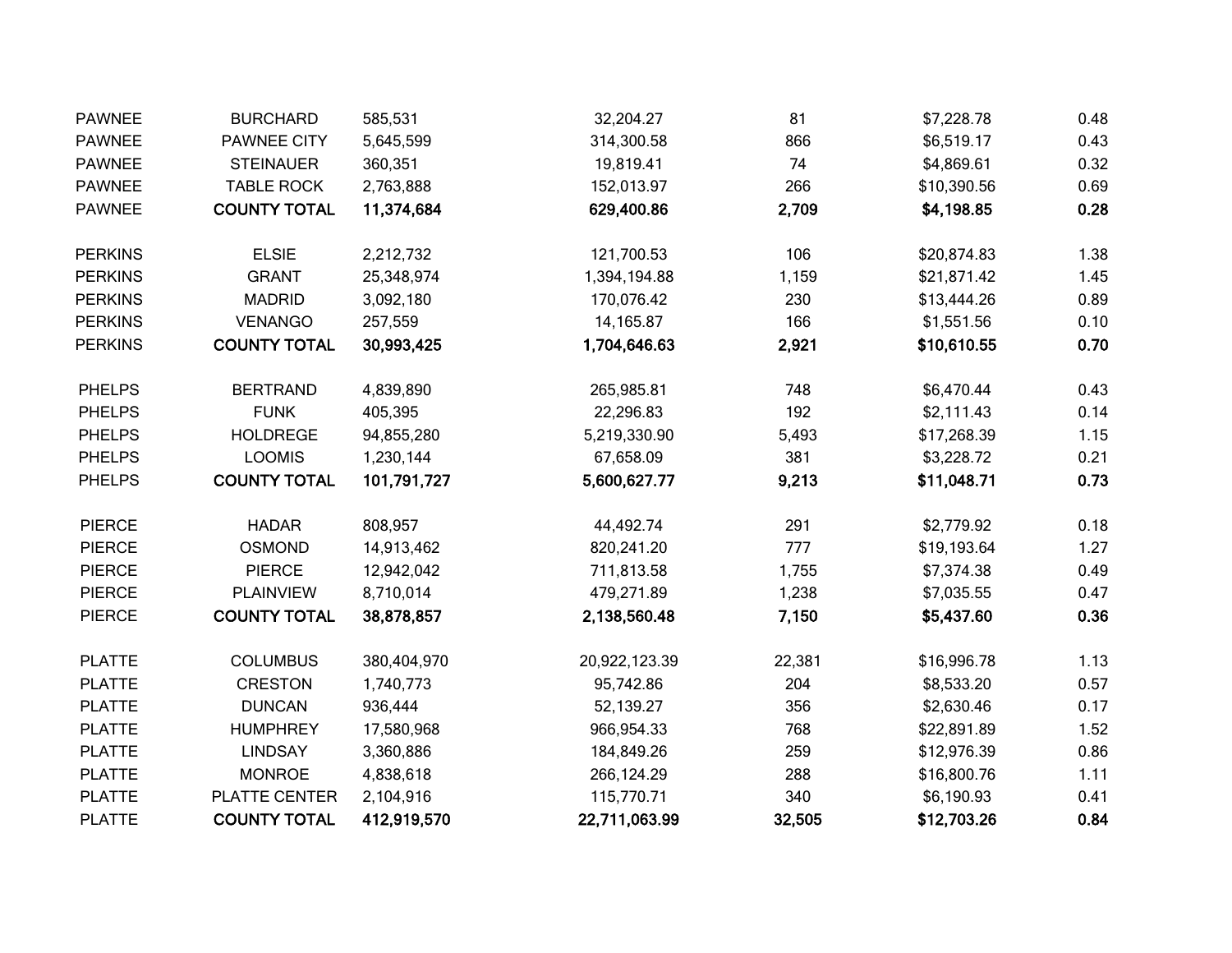| <b>POLK</b>       | <b>OSCEOLA</b>      | 8,242,575   | 453,342.42    | 867    | \$9,507.01  | 0.63 |
|-------------------|---------------------|-------------|---------------|--------|-------------|------|
| <b>POLK</b>       | <b>POLK</b>         | 1,264,147   | 69,528.45     | 317    | \$3,987.85  | 0.26 |
| <b>POLK</b>       | <b>SHELBY</b>       | 3,799,872   | 208,993.35    | 703    | \$5,405.22  | 0.36 |
| <b>POLK</b>       | <b>STROMSBURG</b>   | 24,226,093  | 1,332,436.07  | 1,153  | \$21,011.36 | 1.39 |
| <b>POLK</b>       | <b>COUNTY TOTAL</b> | 38,101,331  | 2,095,575.76  | 5,275  | \$7,223.00  | 0.48 |
| <b>RED WILLOW</b> | <b>BARTLEY</b>      | 1,569,422   | 86,318.32     | 282    | \$5,565.33  | 0.37 |
| <b>RED WILLOW</b> | <b>DANBURY</b>      | 151,889     | 8,388.00      | 101    | \$1,503.85  | 0.10 |
| <b>RED WILLOW</b> | <b>INDIANOLA</b>    | 5,987,861   | 329,332.74    | 583    | \$10,270.77 | 0.68 |
| <b>RED WILLOW</b> | <b>MCCOOK</b>       | 164,622,831 | 9,063,321.34  | 7,681  | \$21,432.47 | 1.42 |
| <b>RED WILLOW</b> | <b>COUNTY TOTAL</b> | 172,340,573 | 9,487,831.75  | 11,006 | \$15,658.78 | 1.04 |
| RICHARDSON        | <b>DAWSON</b>       | 2,302,621   | 126,644.30    | 145    | \$15,880.14 | 1.05 |
| RICHARDSON        | <b>FALLS CITY</b>   | 42,774,779  | 2,358,846.59  | 4,316  | \$9,910.75  | 0.66 |
| <b>RICHARDSON</b> | <b>HUMBOLDT</b>     | 3,719,646   | 204,581.15    | 876    | \$4,246.17  | 0.28 |
| RICHARDSON        | <b>RULO</b>         | 534,638     | 29,405.19     | 171    | \$3,126.54  | 0.21 |
| RICHARDSON        | <b>STELLA</b>       | 1,200,059   | 66,003.41     | 151    | \$7,947.41  | 0.53 |
| RICHARDSON        | <b>VERDON</b>       | 466,527     | 25,659.07     | 171    | \$2,728.23  | 0.18 |
| <b>RICHARDSON</b> | <b>COUNTY TOTAL</b> | 51,324,680  | 2,829,092.41  | 8,125  | \$6,316.88  | 0.42 |
| <b>ROCK</b>       | <b>BASSETT</b>      | 9,705,612   | 533,809.61    | 607    | \$15,989.48 | 1.06 |
| <b>ROCK</b>       | <b>NEWPORT</b>      | 121,336     | 6,673.55      | 95     | \$1,277.22  | 0.08 |
| <b>ROCK</b>       | <b>COUNTY TOTAL</b> | 9,829,844   | 540,642.45    | 1,411  | \$6,966.58  | 0.46 |
| <b>SALINE</b>     | <b>CRETE</b>        | 64,419,879  | 3,548,121.91  | 7,028  | \$9,166.18  | 0.61 |
| <b>SALINE</b>     | <b>DORCHESTER</b>   | 4,010,225   | 220,562.70    | 592    | \$6,774.03  | 0.45 |
| <b>SALINE</b>     | <b>FRIEND</b>       | 10,102,246  | 556,390.15    | 1,038  | \$9,732.41  | 0.65 |
| <b>SALINE</b>     | <b>TOBIAS</b>       | 154,732     | 8,850.41      | 108    | \$1,432.70  | 0.10 |
| <b>SALINE</b>     | <b>WESTERN</b>      | 842,053     | 46,313.18     | 237    | \$3,552.97  | 0.24 |
| <b>SALINE</b>     | <b>WILBER</b>       | 9,230,342   | 508,131.74    | 1,875  | \$4,922.85  | 0.33 |
| <b>SALINE</b>     | <b>COUNTY TOTAL</b> | 90,429,706  | 4,980,233.33  | 14,416 | \$6,272.87  | 0.42 |
| <b>SARPY</b>      | <b>BELLEVUE</b>     | 388,246,200 | 21,957,946.96 | 51,319 | \$7,565.35  | 0.50 |
| <b>SARPY</b>      | <b>GRETNA</b>       | 200,657,933 | 11,051,230.80 | 5,019  | \$39,979.66 | 2.65 |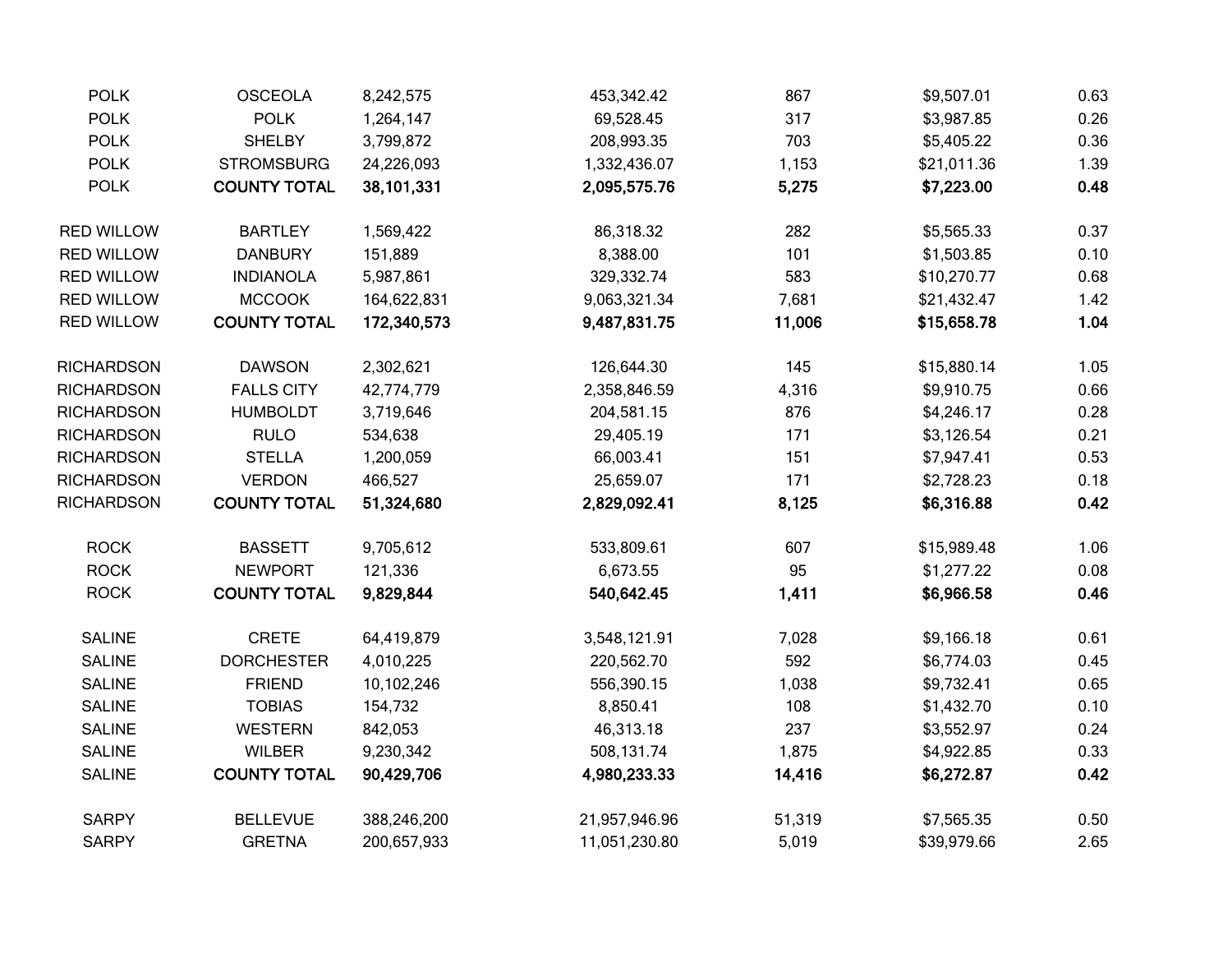| <b>SARPY</b>        | <b>LA VISTA</b>        | 220,967,055   | 12, 163, 043. 65 | 16,129  | \$13,699.98 | 0.91 |
|---------------------|------------------------|---------------|------------------|---------|-------------|------|
| <b>SARPY</b>        | <b>PAPILLION</b>       | 593,543,958   | 32,661,262.61    | 19,331  | \$30,704.26 | 2.04 |
| <b>SARPY</b>        | SPRINGFIELD            | 13,002,091    | 718,980.93       | 1,566   | \$8,302.74  | 0.55 |
| <b>SARPY</b>        | <b>COUNTY TOTAL</b>    | 1,566,802,225 | 86,870,408.12    | 169,331 | \$9,252.90  | 0.61 |
| <b>SAUNDERS</b>     | <b>ASHLAND</b>         | 25,492,253    | 1,401,493.78     | 2,462   | \$10,354.29 | 0.69 |
| <b>SAUNDERS</b>     | <b>CEDAR BLUFFS</b>    | 3,187,330     | 175,303.51       | 612     | \$5,208.06  | 0.35 |
| <b>SAUNDERS</b>     | <b>CERESCO</b>         | 15,382,957    | 846,063.04       | 894     | \$17,206.89 | 1.14 |
| <b>SAUNDERS</b>     | <b>COLON</b>           | 986,687       | 54,267.94        | 110     | \$8,969.88  | 0.59 |
| <b>SAUNDERS</b>     | <b>ITHACA</b>          | 642,820       | 35,355.15        | 148     | \$4,343.38  | 0.29 |
| <b>SAUNDERS</b>     | <b>MALMO</b>           | 1,083,937     | 59,616.64        | 120     | \$9,032.81  | 0.60 |
| <b>SAUNDERS</b>     | <b>MEAD</b>            | 5,395,240     | 296,738.64       | 571     | \$9,448.76  | 0.63 |
| <b>SAUNDERS</b>     | <b>MORSE BLUFF</b>     | 1,607,017     | 88,386.09        | 135     | \$11,903.83 | 0.79 |
| <b>SAUNDERS</b>     | <b>PRAGUE</b>          | 1,057,892     | 58,184.33        | 305     | \$3,468.50  | 0.23 |
| <b>SAUNDERS</b>     | <b>VALPARAISO</b>      | 2,670,783     | 146,893.40       | 572     | \$4,669.20  | 0.31 |
| <b>SAUNDERS</b>     | <b>WAHOO</b>           | 39,210,094    | 2,160,460.58     | 4,528   | \$8,659.47  | 0.57 |
| <b>SAUNDERS</b>     | <b>WESTON</b>          | 1,238,771     | 75,702.18        | 326     | \$3,799.91  | 0.25 |
| <b>SAUNDERS</b>     | <b>YUTAN</b>           | 3,577,310     | 196,752.49       | 1,191   | \$3,003.62  | 0.20 |
| <b>SAUNDERS</b>     | <b>COUNTY TOTAL</b>    | 101,830,618   | 5,611,581.87     | 20,929  | \$4,865.53  | 0.32 |
| <b>SCOTTS BLUFF</b> | <b>GERING</b>          | 69,524,126    | 3,831,385.40     | 8,518   | \$8,162.02  | 0.54 |
| <b>SCOTTS BLUFF</b> | <b>LYMAN</b>           | 801,702       | 44,093.78        | 342     | \$2,344.16  | 0.16 |
| <b>SCOTTS BLUFF</b> | <b>MINATARE</b>        | 2,016,547     | 110,910.32       | 818     | \$2,465.22  | 0.16 |
| <b>SCOTTS BLUFF</b> | <b>MITCHELL</b>        | 6,780,618     | 372,934.97       | 1,705   | \$3,976.90  | 0.26 |
| <b>SCOTTS BLUFF</b> | <b>MORRILL</b>         | 7,300,325     | 401,518.55       | 922     | \$7,917.92  | 0.53 |
| <b>SCOTTS BLUFF</b> | <b>SCOTTSBLUFF</b>     | 380, 162, 659 | 20,908,738.73    | 15,069  | \$25,228.13 | 1.67 |
| <b>SCOTTS BLUFF</b> | <b>COUNTY TOTAL</b>    | 467,408,632   | 25,714,827.93    | 36,848  | \$12,684.78 | 0.84 |
| <b>SEWARD</b>       | <b>BEAVER CROSSING</b> | 1,213,643     | 66,750.62        | 403     | \$3,011.52  | 0.20 |
| <b>SEWARD</b>       | <b>BEE</b>             | 414,099       | 22,775.55        | 190     | \$2,179.47  | 0.14 |
| <b>SEWARD</b>       | <b>CORDOVA</b>         | 839,024       | 46,146.42        | 136     | \$6,169.29  | 0.41 |
| <b>SEWARD</b>       | <b>GARLAND</b>         | 440,099       | 24,205.53        | 215     | \$2,046.97  | 0.14 |
| <b>SEWARD</b>       | <b>GOEHNER</b>         | 677,185       | 37,245.21        | 153     | \$4,426.05  | 0.29 |
| <b>SEWARD</b>       | <b>MILFORD</b>         | 17, 153, 534  | 971,836.22       | 2,084   | \$8,231.06  | 0.55 |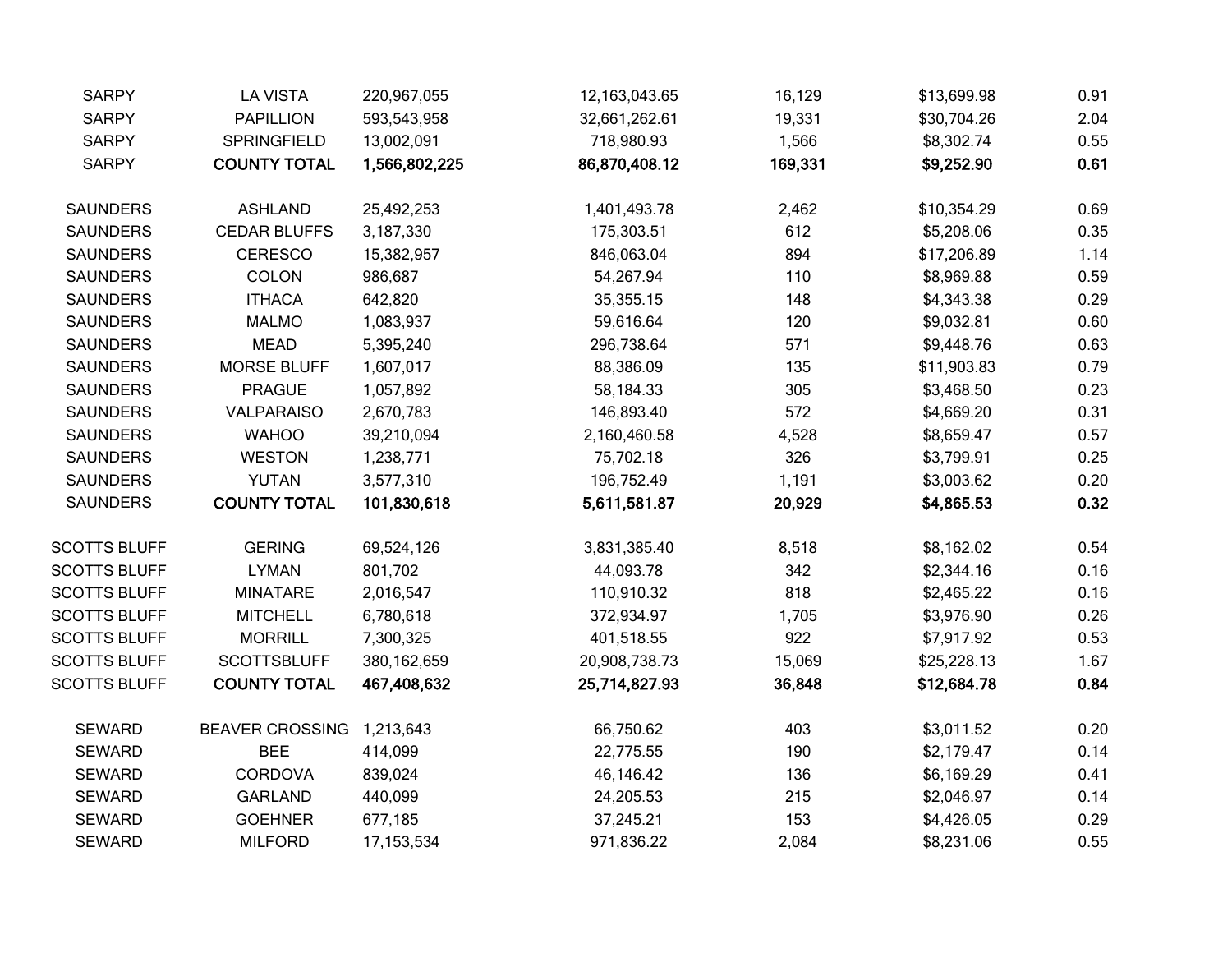| <b>SEWARD</b>   | PLEASANT DALE       | 1,087,639   | 59,820.41    | 204    | \$5,331.56  | 0.35 |
|-----------------|---------------------|-------------|--------------|--------|-------------|------|
| <b>SEWARD</b>   | <b>SEWARD</b>       | 89,373,315  | 4,914,636.08 | 6,946  | \$12,866.88 | 0.85 |
| <b>SEWARD</b>   | <b>STAPLEHURST</b>  | 110,448     | 6,074.67     | 241    | \$458.29    | 0.03 |
| <b>SEWARD</b>   | <b>UTICA</b>        | 5,451,101   | 299,811.06   | 860    | \$6,338.49  | 0.42 |
| <b>SEWARD</b>   | <b>COUNTY TOTAL</b> | 116,763,637 | 6,449,497.03 | 17,089 | \$6,832.68  | 0.45 |
| <b>SHERIDAN</b> | <b>GORDON</b>       | 26,098,528  | 1,443,121.07 | 1,589  | \$16,424.50 | 1.09 |
| <b>SHERIDAN</b> | <b>HAY SPRINGS</b>  | 10,848,829  | 597,123.00   | 562    | \$19,303.97 | 1.28 |
| <b>SHERIDAN</b> | <b>RUSHVILLE</b>    | 5,658,125   | 311,197.97   | 877    | \$6,451.68  | 0.43 |
| <b>SHERIDAN</b> | <b>COUNTY TOTAL</b> | 48,883,765  | 2,696,748.00 | 5,251  | \$9,309.42  | 0.62 |
| <b>SHERMAN</b>  | <b>ASHTON</b>       | 977,226     | 53,747.62    | 191    | \$5,116.37  | 0.34 |
| <b>SHERMAN</b>  | <b>LITCHFIELD</b>   | 2,082,027   | 114,551.70   | 257    | \$8,101.27  | 0.54 |
| <b>SHERMAN</b>  | <b>LOUP CITY</b>    | 8,233,911   | 452,866.10   | 1,012  | \$8,136.28  | 0.54 |
| <b>SHERMAN</b>  | <b>COUNTY TOTAL</b> | 11,676,383  | 642,242.50   | 3,106  | \$3,759.30  | 0.25 |
| <b>SIOUX</b>    | <b>HARRISON</b>     | 3,362,501   | 184,937.87   | 256    | \$13,134.77 | 0.87 |
| <b>SIOUX</b>    | <b>COUNTY TOTAL</b> | 3,619,765   | 199,087.35   | 1,313  | \$2,756.87  | 0.18 |
| <b>STANTON</b>  | <b>PILGER</b>       | 1,697,727   | 93,375.21    | 354    | \$4,795.84  | 0.32 |
| <b>STANTON</b>  | <b>STANTON</b>      | 15,805,899  | 869,325.48   | 1,584  | \$9,978.47  | 0.66 |
| <b>STANTON</b>  | <b>COUNTY TOTAL</b> | 17,886,328  | 983,749.36   | 6,133  | \$2,916.41  | 0.19 |
| <b>THAYER</b>   | <b>BELVIDERE</b>    | 1,362,487   | 74,936.88    | 48     | \$28,385.15 | 1.88 |
| <b>THAYER</b>   | <b>BRUNING</b>      | 5,914,982   | 325,324.36   | 275    | \$21,509.03 | 1.43 |
| <b>THAYER</b>   | <b>BYRON</b>        | 1,279,458   | 70,370.31    | 81     | \$15,795.78 | 1.05 |
| <b>THAYER</b>   | CARLETON            | 1,156,713   | 63,619.44    | 90     | \$12,852.37 | 0.85 |
| <b>THAYER</b>   | <b>CHESTER</b>      | 782,322     | 43,027.88    | 229    | \$3,416.25  | 0.23 |
| <b>THAYER</b>   | <b>DAVENPORT</b>    | 3,402,076   | 187,114.49   | 291    | \$11,690.98 | 0.78 |
| <b>THAYER</b>   | <b>DESHLER</b>      | 4,564,392   | 251,042.07   | 737    | \$6,193.20  | 0.41 |
| <b>THAYER</b>   | <b>HEBRON</b>       | 19,389,477  | 1,066,423.16 | 1,559  | \$12,437.12 | 0.82 |
| <b>THAYER</b>   | <b>COUNTY TOTAL</b> | 38,525,901  | 2,118,928.50 | 5,189  | \$7,424.53  | 0.49 |
| <b>THOMAS</b>   | <b>THEDFORD</b>     | 6,668,913   | 366,790.72   | 208    | \$32,062.08 | 2.13 |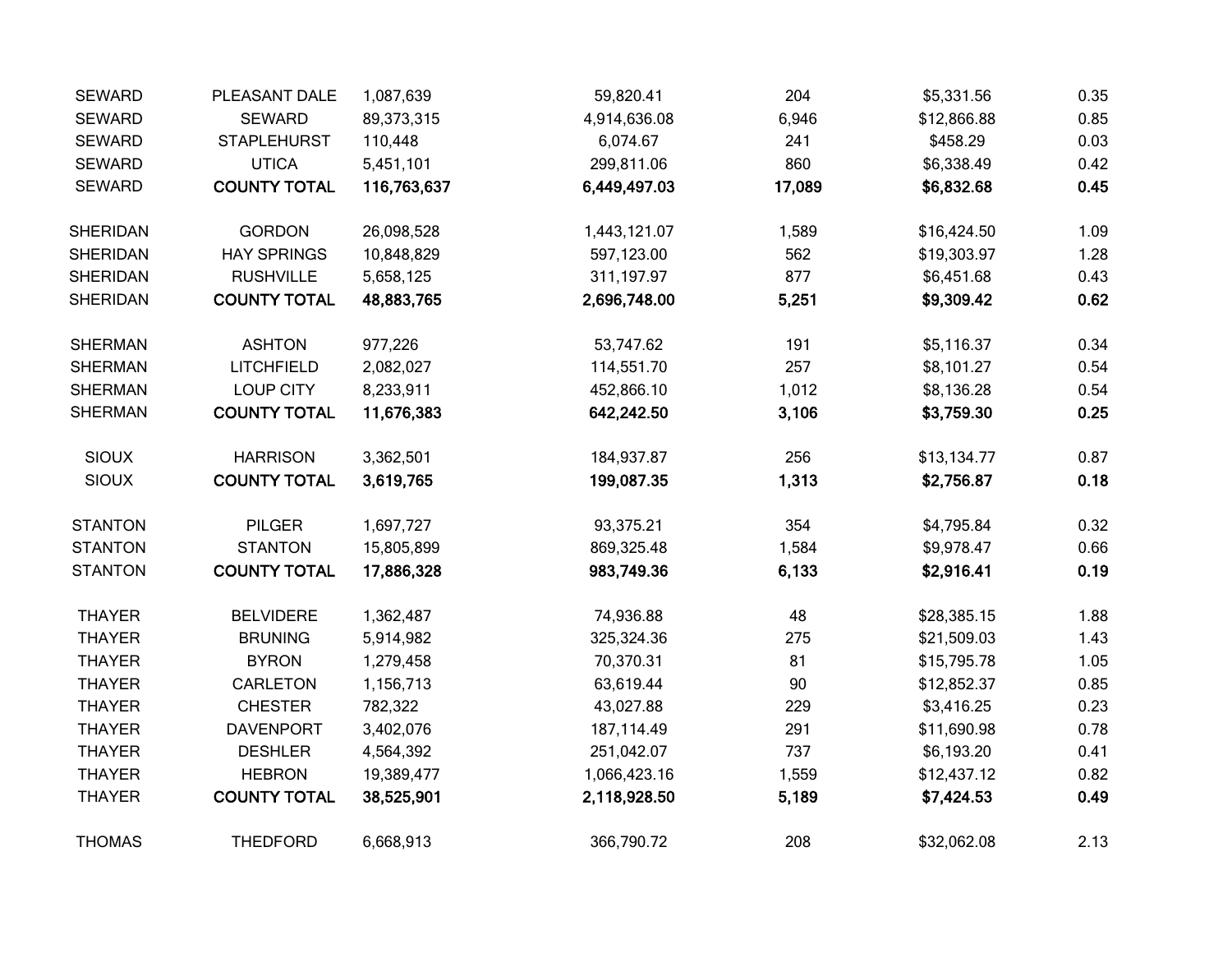| <b>THOMAS</b>   | <b>COUNTY TOTAL</b> | 6,902,091   | 379,615.56   | 699    | \$9,874.24  | 0.65 |
|-----------------|---------------------|-------------|--------------|--------|-------------|------|
| <b>THURSTON</b> | <b>PENDER</b>       | 18,602,484  | 1,015,549.73 | 1,012  | \$18,381.90 | 1.22 |
| <b>THURSTON</b> | <b>THURSTON</b>     | 186,990     | 10,284.78    | 134    | \$1,395.45  | 0.09 |
| <b>THURSTON</b> | WALTHILL            | 969,533     | 53,324.48    | 787    | \$1,231.94  | 0.08 |
| <b>THURSTON</b> | <b>WINNEBAGO</b>    | 246,527     | 13,559.08    | 781    | \$315.66    | 0.02 |
| <b>THURSTON</b> | <b>COUNTY TOTAL</b> | 20,275,745  | 1,107,579.74 | 6,895  | \$2,940.64  | 0.20 |
| VALLEY          | <b>ARCADIA</b>      | 5,020,474   | 276,126.45   | 307    | \$16,353.34 | 1.08 |
| VALLEY          | NORTH LOUP          | 1,037,959   | 57,088.06    | 294    | \$3,530.47  | 0.23 |
| VALLEY          | ORD                 | 40,559,346  | 2,230,766.77 | 2,089  | \$19,415.68 | 1.29 |
| VALLEY          | <b>COUNTY TOTAL</b> | 47,267,346  | 2,599,707.55 | 4,193  | \$11,272.92 | 0.75 |
| WASHINGTON      | <b>ARLINGTON</b>    | 4,133,468   | 227,341.40   | 1,246  | \$3,317.39  | 0.22 |
| WASHINGTON      | <b>BLAIR</b>        | 131,170,606 | 7,212,721.55 | 8,013  | \$16,369.72 | 1.09 |
| WASHINGTON      | FT CALHOUN          | 12,006,277  | 660,389.63   | 911    | \$13,179.23 | 0.87 |
| WASHINGTON      | <b>HERMAN</b>       | 666,521     | 36,658.85    | 270    | \$2,468.60  | 0.16 |
| WASHINGTON      | <b>KENNARD</b>      | 425,696     | 23,413.40    | 361    | \$1,179.21  | 0.08 |
| WASHINGTON      | <b>COUNTY TOTAL</b> | 151,101,572 | 8,308,970.13 | 20,223 | \$7,471.77  | 0.50 |
| <b>WAYNE</b>    | <b>CARROLL</b>      | 533,263     | 29,329.62    | 226    | \$2,359.57  | 0.16 |
| <b>WAYNE</b>    | <b>HOSKINS</b>      | 944,584     | 51,952.31    | 281    | \$3,361.51  | 0.22 |
| <b>WAYNE</b>    | <b>WAYNE</b>        | 68,719,731  | 3,781,112.42 | 5,613  | \$12,242.96 | 0.81 |
| <b>WAYNE</b>    | <b>WINSIDE</b>      | 1,864,246   | 102,533.72   | 423    | \$4,407.20  | 0.29 |
| <b>WAYNE</b>    | <b>COUNTY TOTAL</b> | 72,093,871  | 3,966,690.71 | 9,411  | \$7,660.60  | 0.51 |
| <b>WEBSTER</b>  | <b>BLADEN</b>       | 1,093,638   | 60,150.31    | 235    | \$4,653.78  | 0.31 |
| <b>WEBSTER</b>  | <b>BLUE HILL</b>    | 9,192,394   | 506,851.60   | 927    | \$9,916.28  | 0.66 |
| <b>WEBSTER</b>  | <b>GUIDE ROCK</b>   | 670,066     | 36,853.74    | 223    | \$3,004.78  | 0.20 |
| <b>WEBSTER</b>  | <b>RED CLOUD</b>    | 10,044,676  | 584,004.97   | 1,010  | \$9,945.22  | 0.66 |
| <b>WEBSTER</b>  | <b>COUNTY TOTAL</b> | 21,015,149  | 1,188,651.25 | 3,688  | \$5,698.25  | 0.38 |
| <b>WHEELER</b>  | <b>BARTLETT</b>     | 2,261,502   | 124,382.83   | 118    | \$19,165.27 | 1.27 |
| <b>WHEELER</b>  | <b>ERICSON</b>      | 1,570,792   | 86,393.76    | 91     | \$17,261.45 | 1.14 |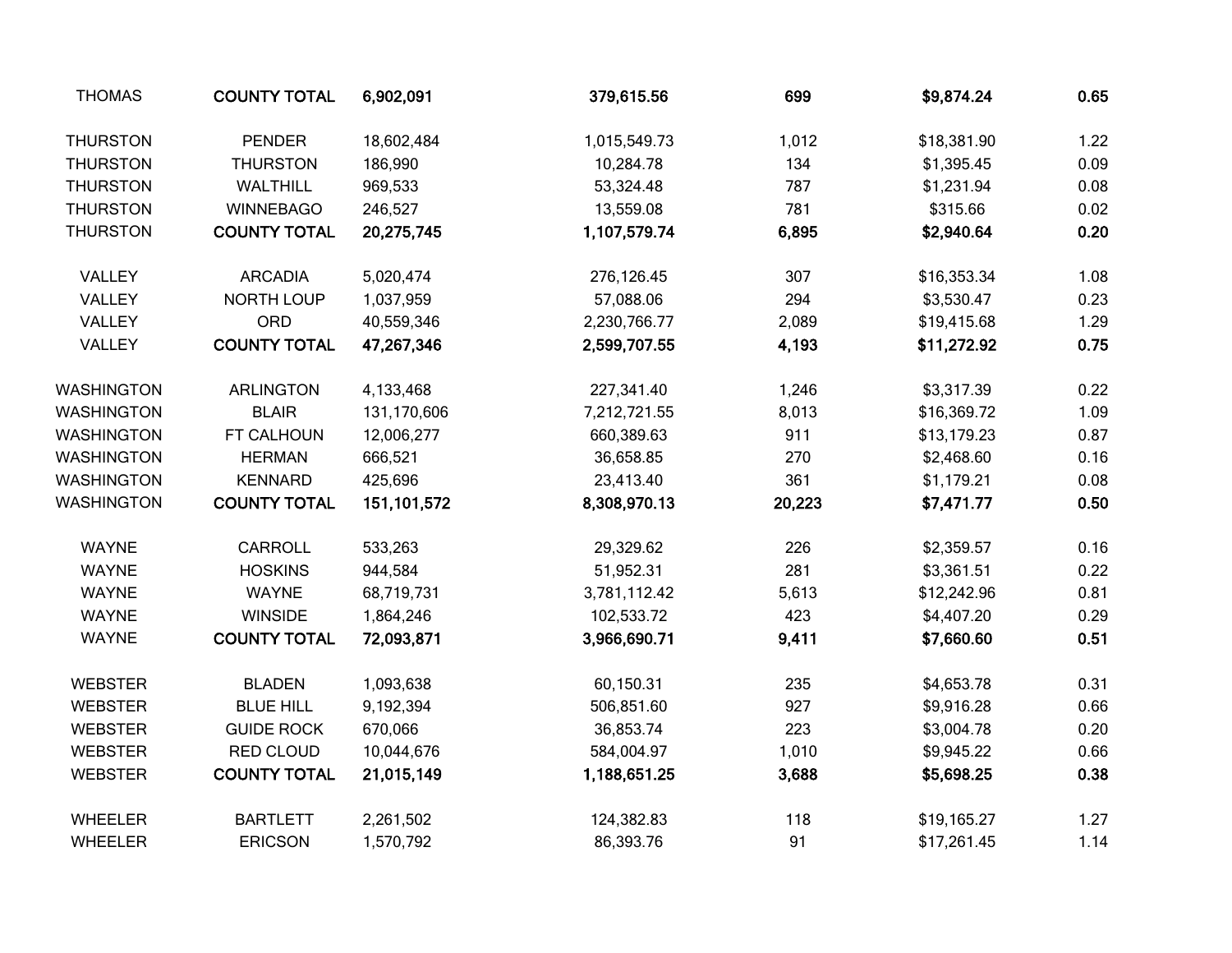| <b>WHEELER</b>     | <b>COUNTY TOTAL</b> | 3,833,129      | 210,822.52       | 759       | \$5,050.24  | 0.33 |
|--------------------|---------------------|----------------|------------------|-----------|-------------|------|
| <b>YORK</b>        | <b>BENEDICT</b>     | 1,008,253      | 55,454.07        | 234       | \$4,308.77  | 0.29 |
| <b>YORK</b>        | <b>BRADSHAW</b>     | 2,541,789      | 158,533.49       | 275       | \$9,242.87  | 0.61 |
| <b>YORK</b>        | <b>GRESHAM</b>      | 674,037        | 37,072.21        | 223       | \$3,022.59  | 0.20 |
| <b>YORK</b>        | <b>HENDERSON</b>    | 13,098,437     | 719,908.39       | 995       | \$13,164.26 | 0.87 |
| <b>YORK</b>        | MCCOOL JCT          | 4,839,955      | 266,197.85       | 412       | \$11,747.46 | 0.78 |
| <b>YORK</b>        | <b>WACO</b>         | 1,797,818      | 98,880.39        | 237       | \$7,585.73  | 0.50 |
| <b>YORK</b>        | <b>YORK</b>         | 188,230,034    | 10,355,966.06    | 7,802     | \$24,125.87 | 1.60 |
| <b>YORK</b>        | <b>COUNTY TOTAL</b> | 212,238,915    | 11,694,685.05    | 13,883    | \$15,287.68 | 1.01 |
| NON NEBRASKA       |                     | 5,104,908,976  | 282,888,967.89   |           |             |      |
| <b>STATE TOTAL</b> |                     | 28,173,802,072 | 1,556,834,704.87 | 1,868,516 | \$15,078.17 | 1.00 |

Computed by: Anil Giri based on data from Nebraska Dept. of Revenue & Census Bureau